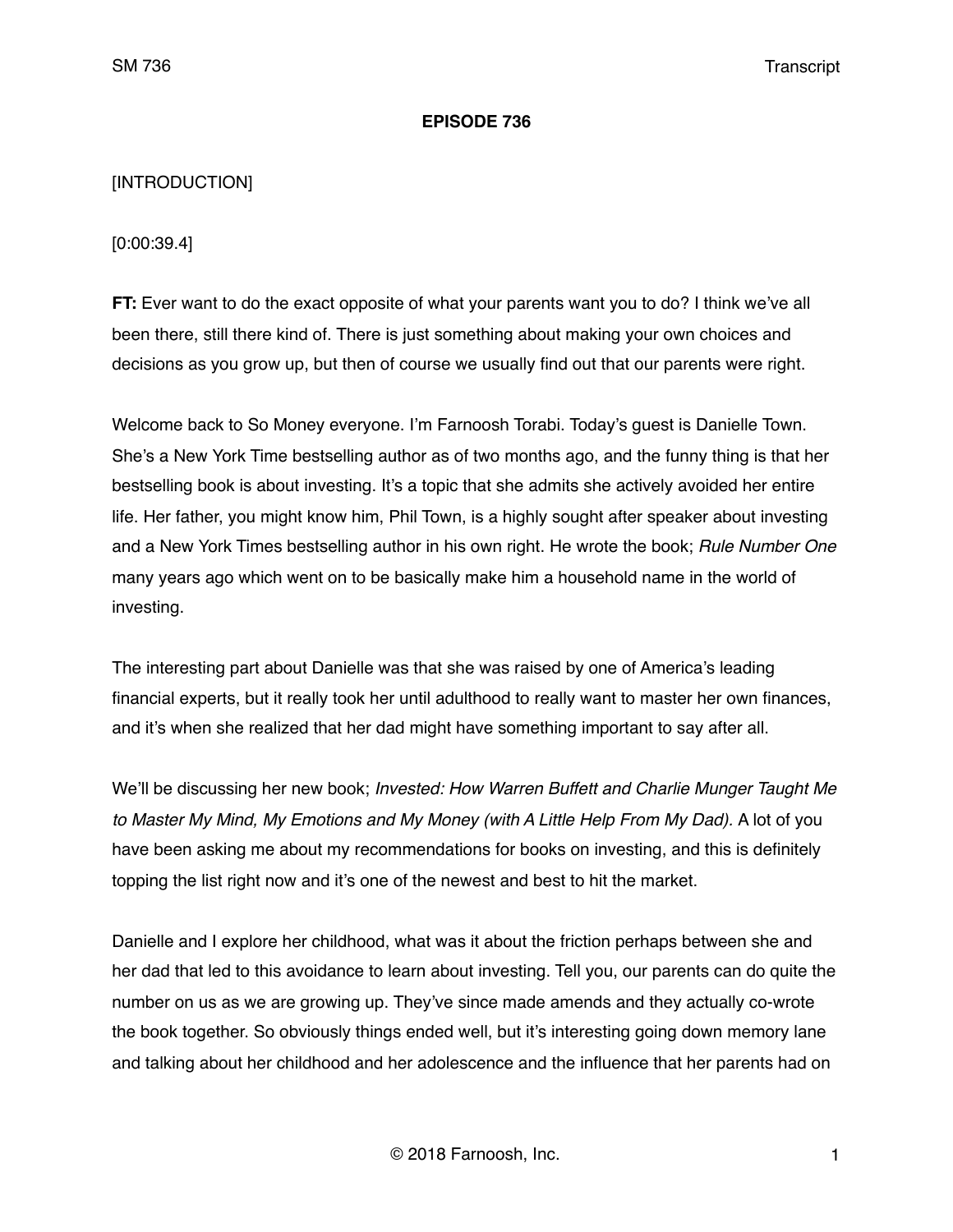her, and what is she investing in right now. It's just one stock, I was shocked to learn. What is that stock and why?

Here's Danielle Town.

[INTERVIEW]

[0:02:44.8]

**FT:** Danielle Town, welcome to So Money. Congrats on your book.

[0:02:48.3]

**DT:** Thank you so much, Farnoosh. It's wonderful to be here.

[0:02:51.2]

**FT:** Your book is called *Invested: How Warren Buffett and Charlie Munger Taught Me to Master My Mind, My Emotions and My Money (with A Little Help From My Dad)*, and we should mention your dad is Phil Town, who is the bestselling author of the personal finance and investing book; *Rule Number One*, which for me that's one of the all-time best books on investing. I remember my brother, Todd, actually went to one of your dad's seminars in the Bay Area. As you know, your dad has a lustrous resume and bio when it comes to educating people about personal finance.

What I found really interesting though, Danielle, and I'm sure you've been talking about this on your book tour, is that you didn't really arrive at this place in your life where you really cared about investing and personal finance until like much later. It wasn't something that you kind of grew up knowing was important or interesting. So talk about that epiphany and why you think you worked sort of late to it. Was it just a resistance because your dad was so much – He had all the ground covered and you just felt like, "I want to do something different."

[0:04:03.1]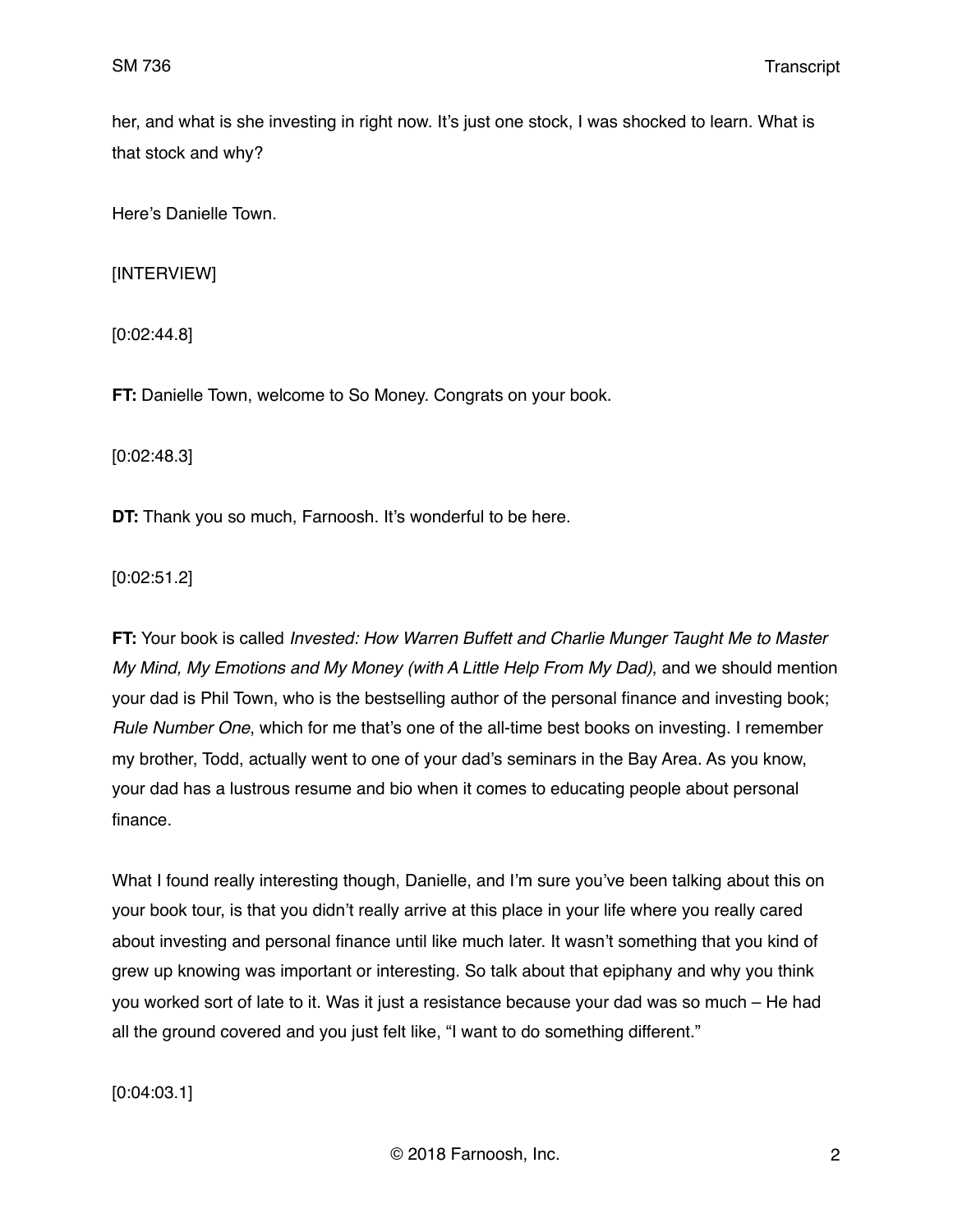**DT:** He did. It a great question. Yeah, I put him in parenthesis on the book title because he has been such a huge figure, but we thought it was so funny that he taught me all of these and yet he's just sort of so minor compared to the true gurus which are Warren Buffett and Charlie Munger, and growing up I always heard about Warren Buffett and Charlie Munger sort of in the periphery as something my dad did. I don't know if you experienced this, but it was just kind of like what he did and I didn't really pay a lot of attention to that and it didn't really interest me a whole lot.

I mean, for somebody who maybe is fascinated by math or numbers, they would have been more all over it, but I'm not. I'm a words person. I ended up becoming a lawyer. I really, to this day, am quite bad with numbers just naturally. It's just not my thing.

So he speaks in the language of numbers, and when he would talk to me about investing, or a company or analyzing something, the way he does it is he goes through the numbers in like rapid fire. For somebody who doesn't get it, which is me, I just zone out within about three seconds and he doesn't notice and he just goes on for about 20 minutes, and 20 minutes later you kind of sitting there like nodding along. My dad has had a great time by himself explaining something that only he understands.

He's amazing at what he does, but it didn't get through to me, and I have a younger sister as well and she's a doctor, and I'm a lawyer, and neither of us really took to it. But it wasn't until I was in my mid-30s, I had a successful career as a startup in venture capital attorney and I had accumulated a little bit of money. I still had student loans, but I had a house and I was doing pretty well and I thought, "Oh my gosh! What am I supposed to do with money?" and at the same time I was getting really burnt out in my job. I was working at a big law firm and had big law firm hours and was just frankly exhausted and my body was responding to all the stress I've been going through for years by getting sick.

So I was literally like getting fevers out of the blue and my stomach stopped working basically and had to go on all these medications and supplements in order to even digest food, and then I started vomiting randomly, and I had to go on medication, and I just got really sick. That was the real final straw of – I called my dad, I said, "I don't know what to do. I don't know how much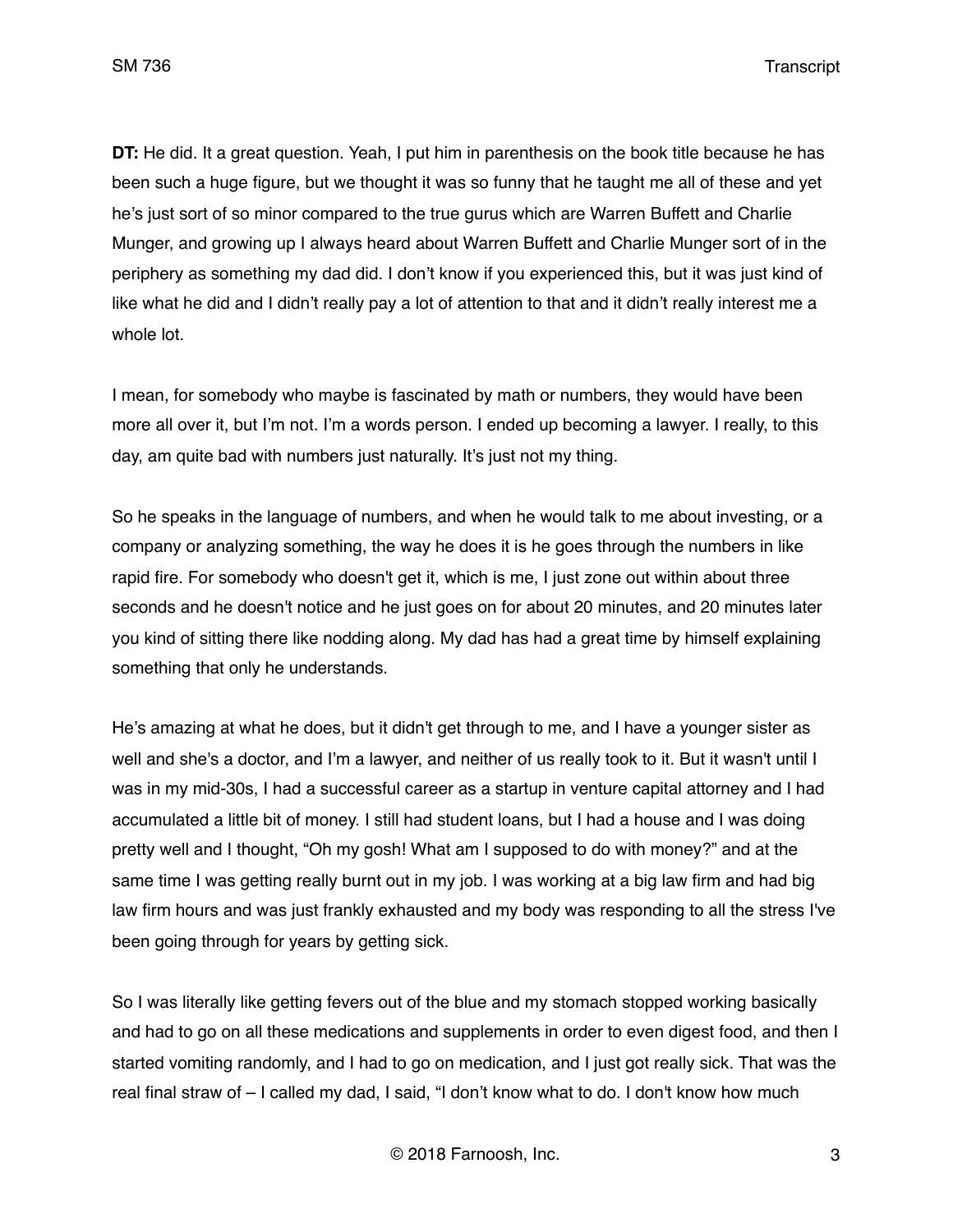longer I can keep this job up," and he said, "You have to learn how to invest." I said, "Hell no!" Because I thought investing was all these string of numbers the way he had always talked about it, and it took me getting into it and realizing that I could really turn this into something that worked for me before I really got into it.

## [0:07:13.2]

**FT:** I was going to say, I'm surprised your dad wasn't the sort of guy who like opened up an IRA for you like first thing. My dad, we weren't an investing family necessarily. We talked a lot about money, but investing was sort of not the most exciting thing that we talked about. We like to talk about real estate and earning money, but he did help me open up a Roth IRA when I got my first job and he was big on like 401(k)s when I got my first real-world job.

So do you think your dad was a little bombed when he was going on these 20-minute tirades with you as a kid and you were just sort of yawning or –

## [0:07:53.8]

**DT:** Yeah, he was bombed. Yeah. He never opened any particular like IRA for us, but I remember that one year he decided to give us both like a decent amount of money, but the caveat was that we had to learn how to invest with it and invest with it on our own, and neither of us did. So I just didn't happen. I mean, imagine that, somebody actually giving that to you. I look at it now and I'm just like, "What the heck was I thinking?"

## [0:08:24.3]

**FT:** Well, what were you thinking? Because you didn't like the numbers aspect of it, the math aspect of it. You're a words person. I appreciate that. But what else do you think there was to it? Because we were talking before we went on the show about being a young woman versus maybe a young man and how maybe you would've had a different sensibility around it. I think, generally speaking, men are more sort of interested in investing. I don't want to get in trouble for saying something so general, but yeah.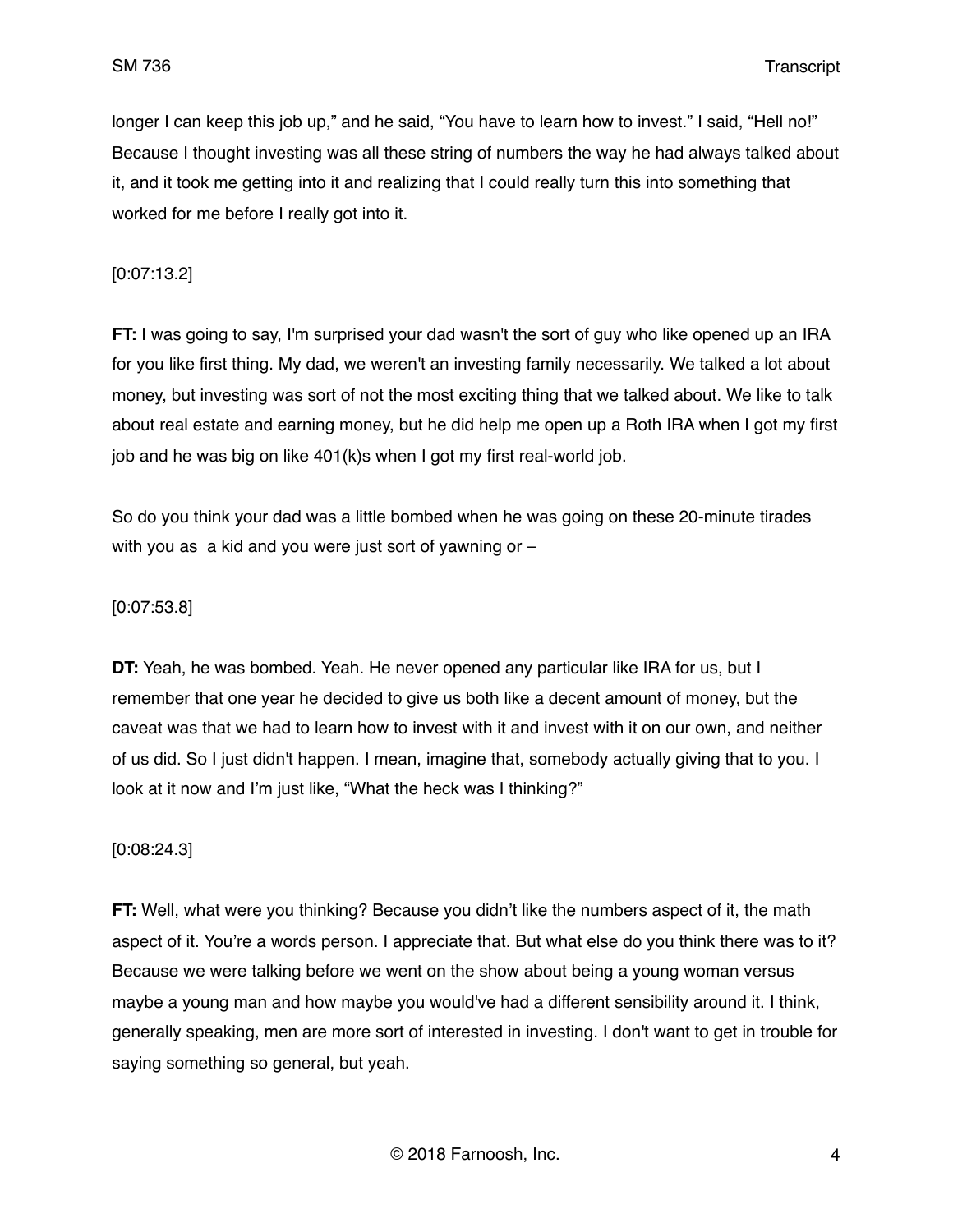#### [0:08:56.1]

**DT:** No. But I agree with you. I think there are people who will cite studies that say that that's not true, and I have looked at those studies and I'm just not 100% sure I agree with them. Also, anecdotally, just in my own life, I have noticed that the men in my life and in my family in particular are the ones who are interested in investing and the women are not. It's not that we're not smart. We're just not that interested/I really think that we have so many other things going with us that we need to be doing, that If there's somebody around who's going to say, "Hey, I'll take care of that for you," we'll hand that off. Yeah, that's great. There're only so many hours in the day.

So the problem with that is that we've just handed off our power. We've just handed off something that is so important to our position in the world, which is our money, and we do it without even thinking. But to also answer your question about some other stuff going on with my dad when I was young, I mean, it's a great question, and I wrote in the book about how I discovered through this process of investing that there was actually all this deep childhood trauma that I had around money and my dad, and I had –If you would asked me this three years ago before I ever started this whole thing, I would've said, "Oh, no. Everything's totally fine. I feel totally comfortable about money stuff," and it wasn't until I really got into it and I was learning investing from him for about six months when we had started our podcast, the whole deal, and I just couldn't quite totally get into it and I didn't know why.

I sat down and really did some soul-searching and I realized that it was because my parents got divorced when I was about 11 years old and my dad essentially left and he took all his money with him and we literally had to sell our – We had a big house. We had to sell it. We moved into a trailer park. My mom had to get a job. She had never worked. When I was a kid, she was always a stay-at-home mom. She started teaching again, and it was a huge trauma in my life.

So I realized, and I had blocked it completely. So I realized that I was trying to learn about money –

[0:11:17.7]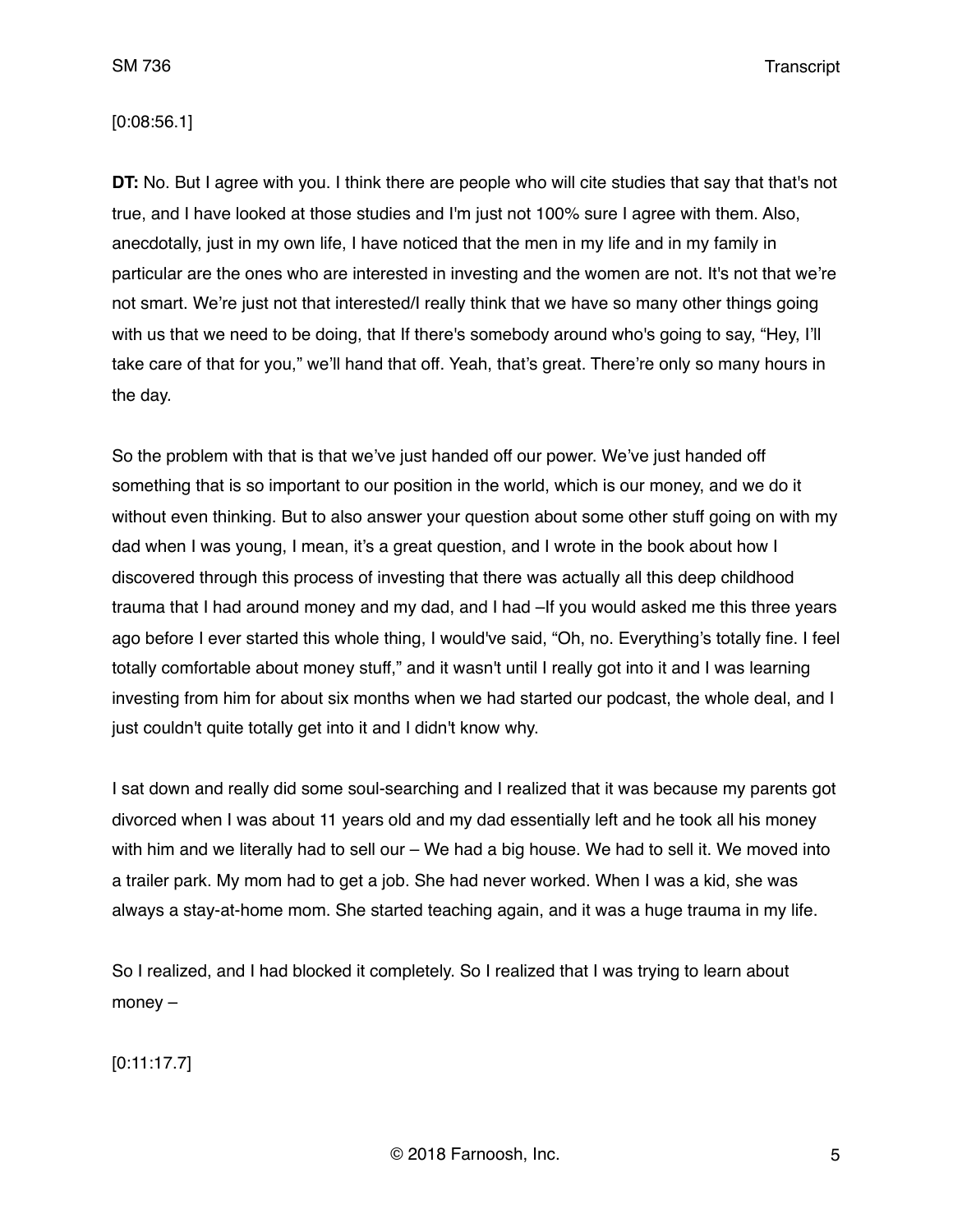**FT:** Phil Town? Phil Town left you and your mom for broke?

## [0:11:21.2]

**DT:** To finish the story, he came back and they worked it out. My mom had hired a serious divorce attorney. They were fighting it. It was just a classic divorce war, and I'm not trying to take sides here. They both were doing stuff. But the fact is my dad controlled the money and that was one weapon in his war, and I don't think he realized how much it affected the kids. Even until we talked about it just a few years ago when I told him this, he had not realized what an effect that had. I hadn't realized it. I mean, nobody did.

They worked it out. They ended up firing both their lawyers and just getting together in a room with a mediator and working it all out and they're actually very friendly now. Obviously, my dad and I repaired our relationship. So there's a happy ending.

That experience of discovering that deep childhood mess that was inside of me and telling people about it has made me realize that other people also have this stuff. We all have a relationship with money that we grow up in. It doesn't matter what your situation was. I don't care if you are rich or poor or somewhere in the middle, you had parents, you lived with somebody else. Whatever your situation was, you had a context and a relationship with money that was taught to you. We are all still dealing with that as adults. To answer your question, I think that is actually a huge reason women don't want to touch money stuff. It's painful a lot of the time and money is so wrapped up in relationships for us.

## [0:13:05.1]

**FT:** And I think what I'm hearing from you, and I feel it's echoed in so many other conversations I've had with women especially about money and what it means to them and why it means what it does to them, is that we associate money with power as a culture. That's, I think, something we can all agree on, that money is power. But, I think, how it gets sort of mangled, that definition gets mangled, is that a lot of women see it as a power to control, not a power to sort of help and heal and improve. In your childhood, it was a weapon that your father used in his divorce and he used that to have power over your mother, and I think that that creates an aversion to money.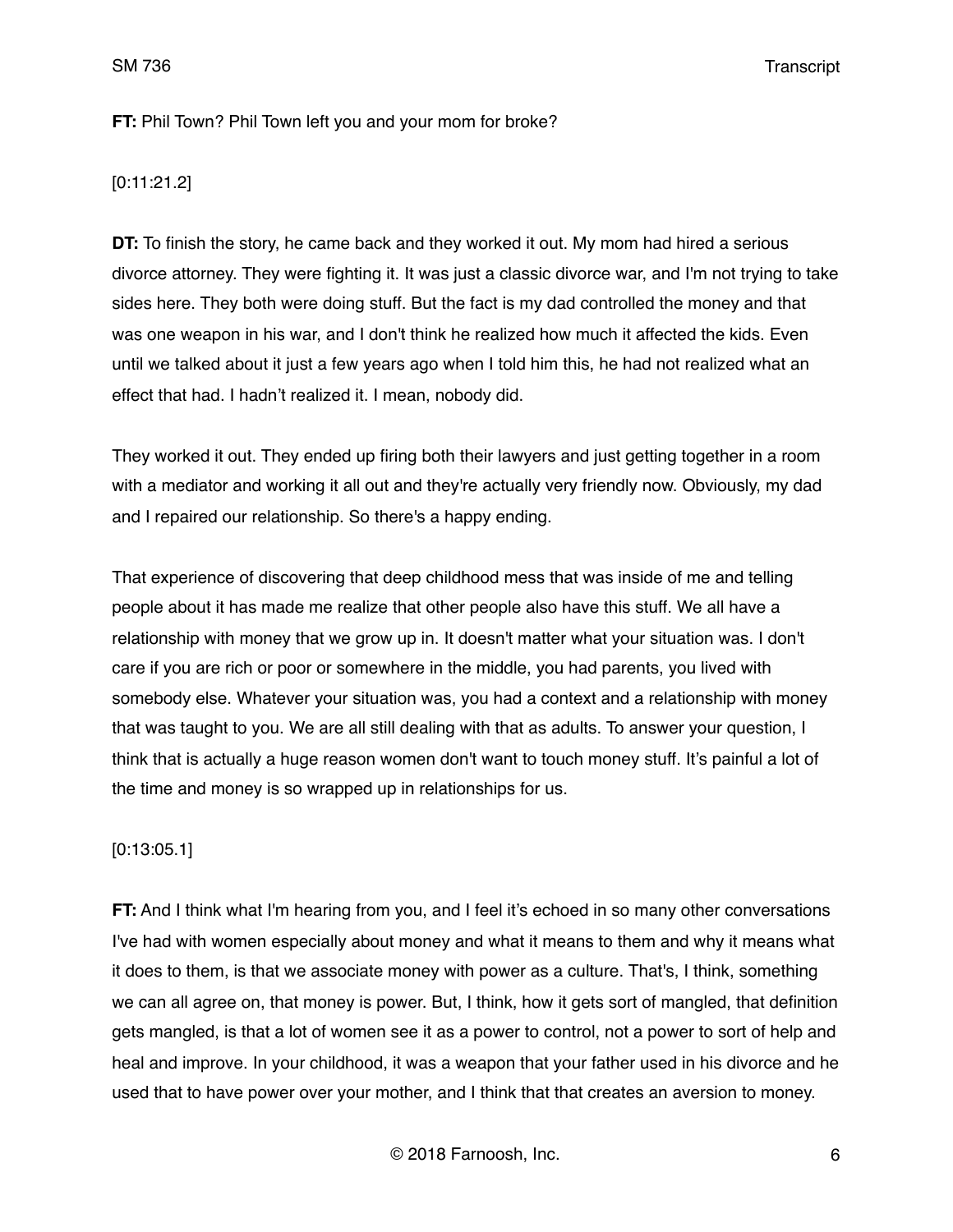We see money as this kind of negative thing, and so we don't go after it. We don't negotiate. We don't ask for more. We hand over our power to men in our lives to manage the money. It is clear when you connect those dots.

I think that the most empowering thing that I – One of the most empowering statistics I've read in my career is that when women – First of all, women are more charitable than men. It wouldn't matter what level of income, what kind of a household. As a proportion of their income, women are more charitable. So I firmly believe that when women make more, and investing is a way to do that, the world can become a better place, because I think that as women we do see money – We can see money as a tool to help and heal and improve our lives and other lives. It's power to support people as opposed to power over people. I think that if we can wrap our brains around that and get behind that, it can be a wonderful thing, and that's why I love what you're doing, is because you're kind of democratizing investing for all of us, especially women who may be kind of anti or on the fence about it.

## [0:15:08.8]

**DT:** Yeah, I could not agree more. Money is something that we have been taught is about having power over people, but it's actually power that we can wield good, and we are not doing it enough. We women and men are not doing it now enough. We are not taking advantage of the power that we have in the markets where we can actually choose fantastic companies that are doing good things in the world and put our money into those companies and support them in what they're doing, and we can also take our money out of bad companies, companies that are polluting, companies that are bad to their employees, companies that are hurting animals. We can take money out of those companies and thereby change the entire market.

I mean, this is something, as you're saying, that's on a very personal level, as more charitable. We can use the money for good in our own families, and it's something that by doing that we can make changes in the marketplace as a whole.

[0:16:04.9]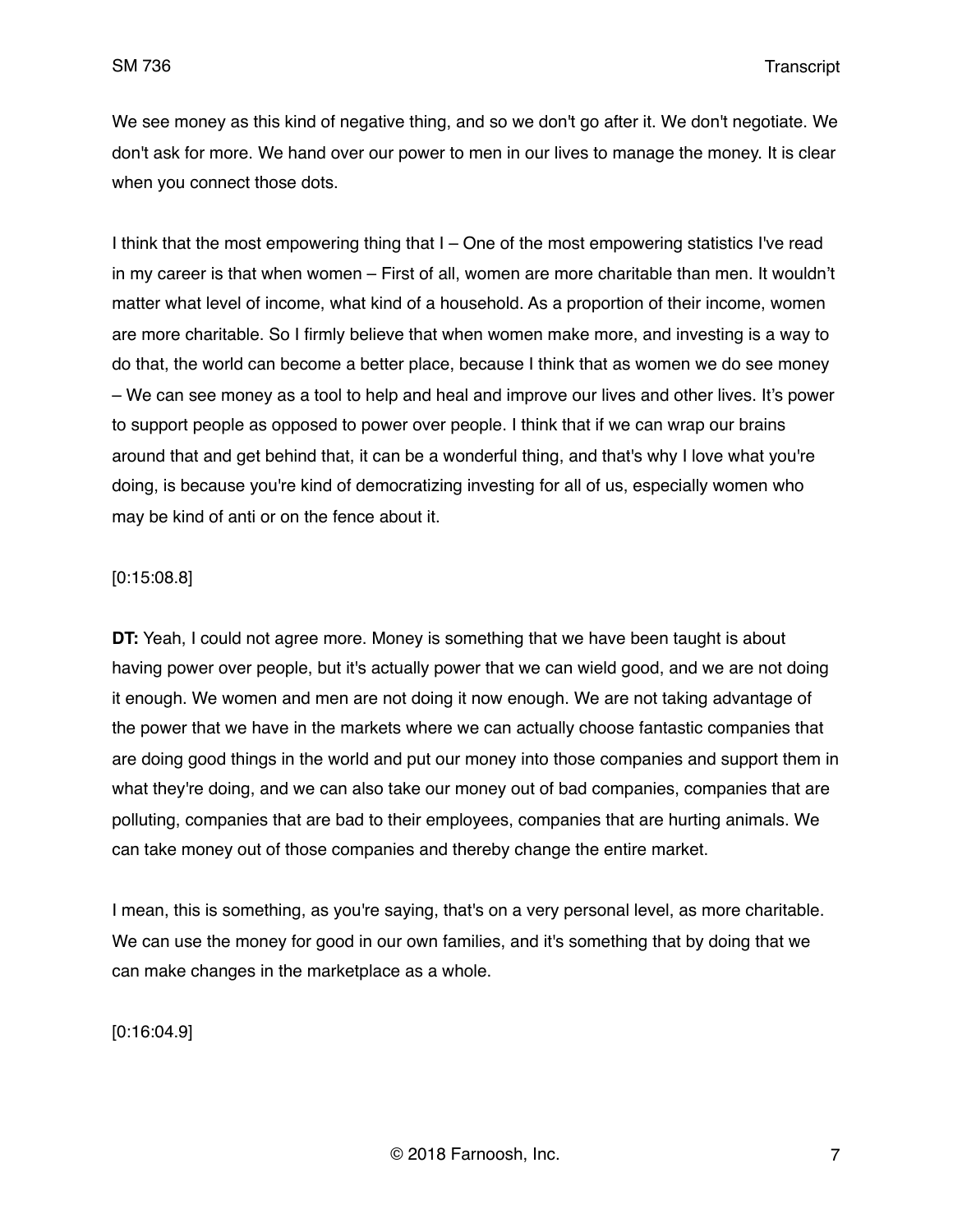**FT:** There was a survey released by our sponsor, Chase Slate, that found that among other things, that families, parents, over 50% have had money moments, money conversations with their kids. So growing up, for you, what was the most pivotal money lesson that you got, whether it was from your mom or your dad or just witnessing that relationship, because sometimes it's not even a about a conversation. It's just about the modeling.

### [0:16:35.6]

**DT:** I think, for me, beside the one I already said, which was probably the biggest one. Something I learned from my dad was a lot of kind of basic behavioral economics, I think before people even really talked about behavioral economics. He taught me the concept of sunk costs and how once you've purchased something. For example, if you purchased theater tickets, then that cost is gone and you can then decide if you actually want to use the results of that cost, as in doesn't actually go to the theater, go to the concert. It's sort of a funny little pinpointed thing, but my dad reiterated that one over and over and over to me.

## [0:17:16.7]

**FT:** You said earlier, and it stuck with me, that like investing well and investing meaningfully is all about kind of – For you, it's been about finding your way. What is your way? How are you integrating investing into your life in a way that is interesting to you and that you can also stay with it?

### [0:17:32.1]

**DT:** That's a great question. For me, investing has to be a practice. That's how I came into this in the first place. I said that I had to make it work for me and it would be different from my dad, because he's got just a different perspective on it. So I came in going, "All right. If I'm going to actually do this, I know that I have to do it differently," and what I can do is treat it as a continual learning process, where the point of it is the journey and not so much the actual result.

Now, the result is incredibly important and that's why we're doing it, but I have learned that, actually, through the process of educating myself about investing, particularly long term value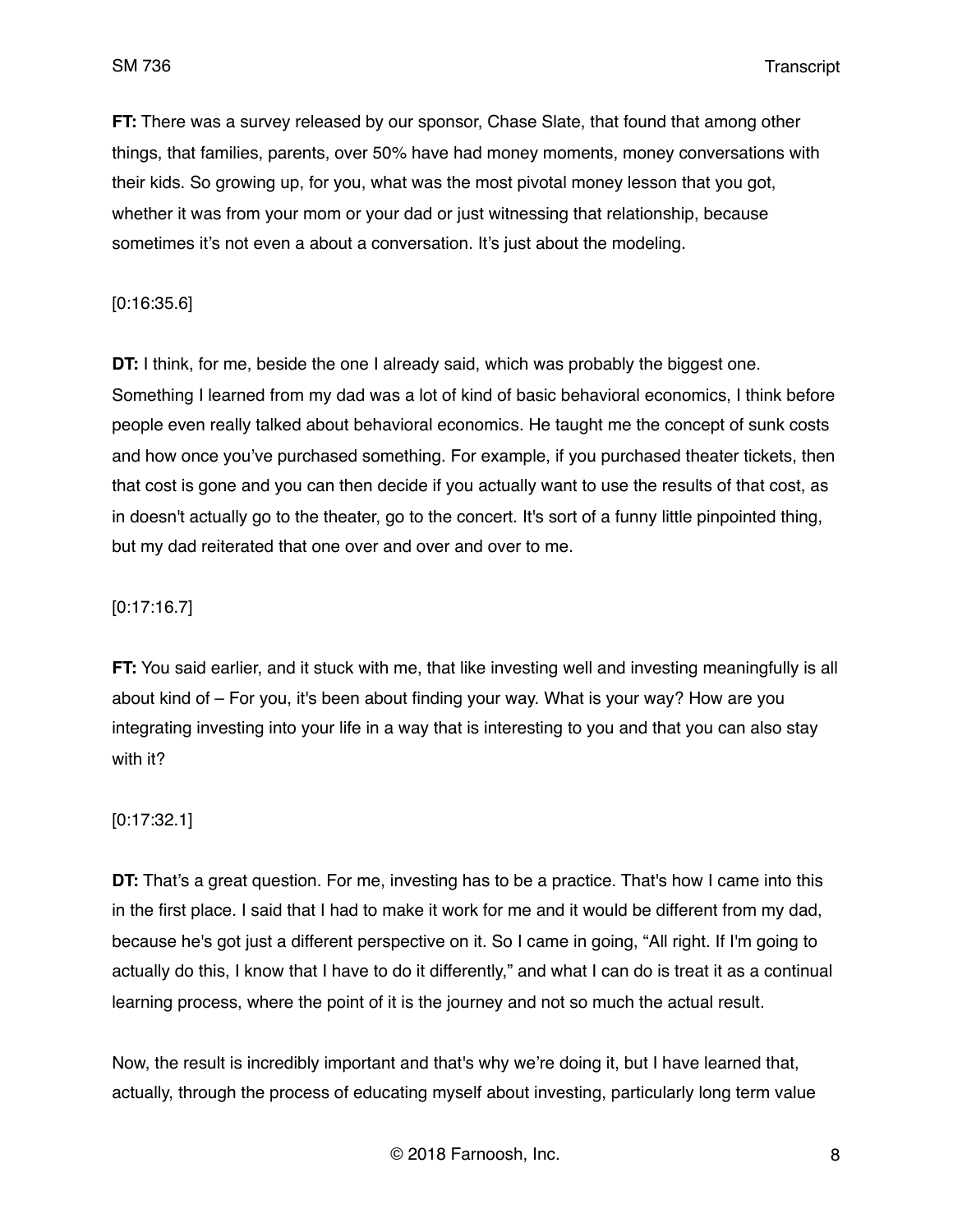investing, I have grown as a person in my own self-mastery in ways I never expected. I mean, for example, even the experience of going back into my childhood and realizing that I went through that kind money trauma. I would have never done that without coming into this practice and without being open to it as something I really needed to go through. It was really hard. It was really painful to go through that, to understand it, to kind of relive it in a way, and that changed everything for me. It's also been this process of discovering that I can vote my values with my money. I can put my money into great companies in the market the same way I do with my consumer dollars. That also changed everything for me.

Maybe this is something for women in particular. It took it for me from being this kind of  $-1$  hate to say greedy, but that's the word that comes to mind. It took it from being this thing that was kind of like, "Oh, I just need to like get some money and I'm going do this work and I'm going to get money for retirement," and it turned it into – And that's a really negative way to say it, but that's kind of – It's sort of there's a feeling of it to that, and it turned it into something more. I feel like I'm really helping the world in a very direct way with my choices, with my money. It makes me feel a bit like a warrior, and I know that that sounds kind of like grandiose and crazy, but when you're doing something that's as life-changing as this, that's what it takes and that's how it feels.

[0:19:56.4]

**FT:** So, your book specifically praises the methods of Warren Buffett. Who was the other person?

[0:20:02.9]

**DT:** Charlie Munger.

[0:20:03.7]

**FT:** Charlie Munger. Warren Buffett –

[0:20:05.6]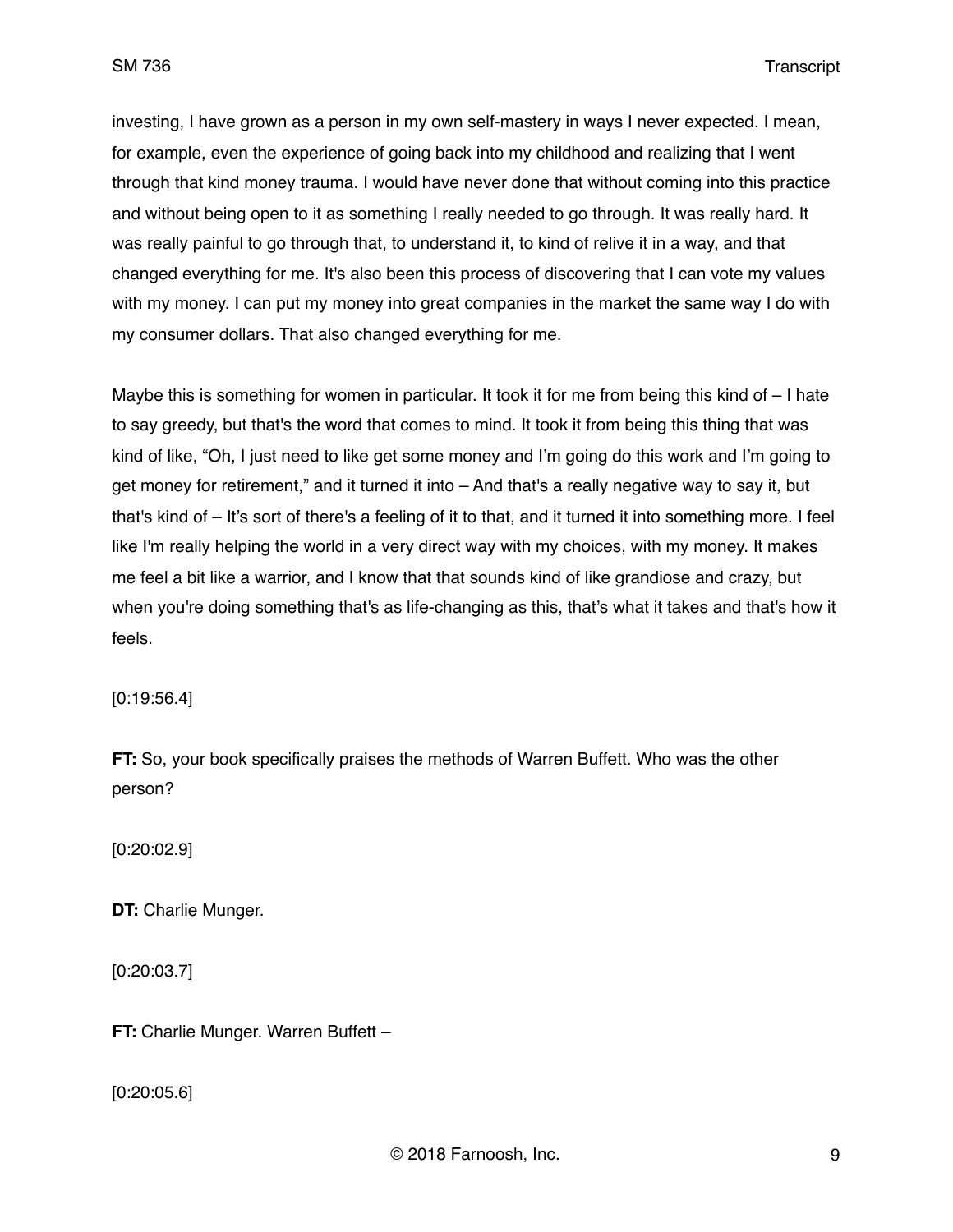**DT:** Yeah, he's Warren Buffett's investing partner. He's a brilliant lawyer and they've been fighting for like 60 years about investing stuff, and it's great.

## [0:20:15.3]

**FT:** So their main method to investing over the long run is value investing. So, first I'd love for you to kind of explain briefly what that is. Then the second part of my question is, on this show and in, I guess, the investing realm, we advocate for investing with sort of a long-term approach, not worrying about market gyrations, knee-jerk reactions to market moves, timing the market, all of that, that you're sort of picking out a couple of index funds, a few index funds, riding them out. But I think that your strategy is a little kind of in between where you're not day-trading but you're also not super passive. So talk about what the cadence of your investing is like that you recommend. First, what is value investing?

## [0:21:06.5]

**DT:** Value investing is choosing companies that have very good fundamentals, so they're making great cash flow and have a strong intrinsic and durable competitive advantage, and then you buy at a low price compared to the actual value of the company. Now, what that means is that price and value are different and there're a lot of people who disagree with that. But Warren Buffett and Charlie Munger have made a hundred billion dollars on that concept.

[0:21:37.5]

**FT:** That's it?

[0:21:38.2]

**DT:** Yeah, exactly.

[0:21:40.7]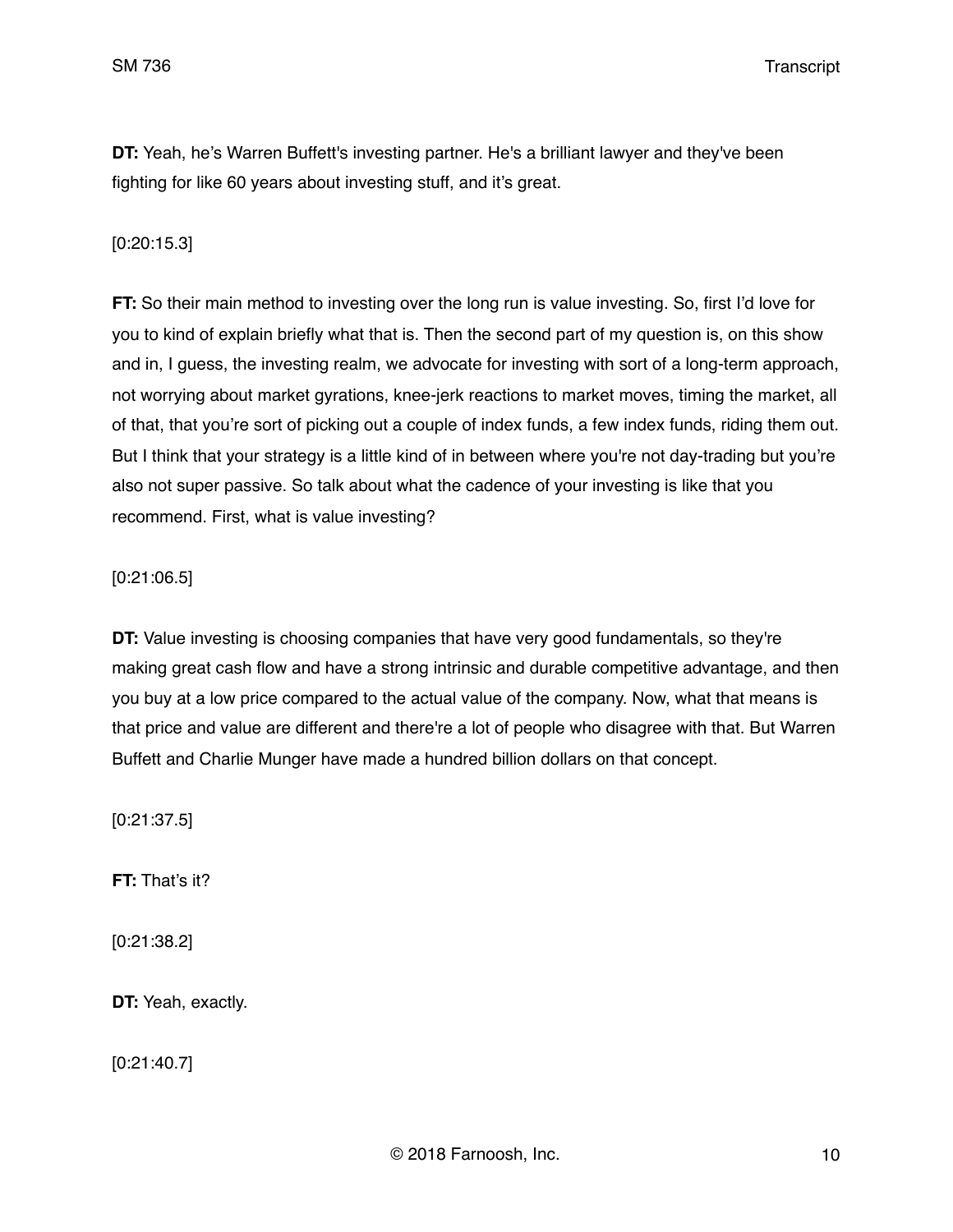## **FT:** How do you determine value then, if not price point?

[0:21:44.7]

**DT:** Here's how Charlie Monger says how to do it. There are four principles of investing that he follows, and this is how my dad taught me. Number one, you make sure you understand the company. Now, what that means is you can understand the general gist of what they do, what industry they're in, what's happening to them overall, what's happening to them recently? You can explain that company. What that also means is that a lot of things companies out there are just too hard. Warren Buffett actually has a too hard box on his desk. There's a picture of it and it says too hard on it, and he keeps it to remind himself that there are a lot of companies that he needs to just toss away and not go any further with.

So I would say maybe 95% of companies fall into this too hard. I cannot understand that company pile. The rest of them, cool. Okay, we move on. The second thing is it has a moat, which is an intrinsic and durable competitive advantage. What that means is that the company itself intrinsically, by the nature of what they do, has a very strong competitive advantage over the other companies in that marketplace. As in, if some other company tried to show up and enter their market, they would find it extremely difficult to do it even with the same amount of money as that company that you're looking at and there are actually some numbers that can help you with that.

The third one is management. We want to have management. Charlie says, "We would like to have management with integrity and talent," which I always get a kick out of because he doesn't say we have to. They also, at other times, have talked about how you have to have a company that's strong enough to withstand human error, because at some point some person's going to come along and screw up that company, and you've got to have a company that's going to be able to withstand it for a few years even if somebody is doing something just completely boneheaded with it.

Then the fourth thing, as I mentioned, is you buy at a sensible price. What Charlie means by that is a price that's lower than its value, and he likes to buy it at 50% actually lower than its value. So it's quite a strong discount. If you can company like that, and I say if, because this is a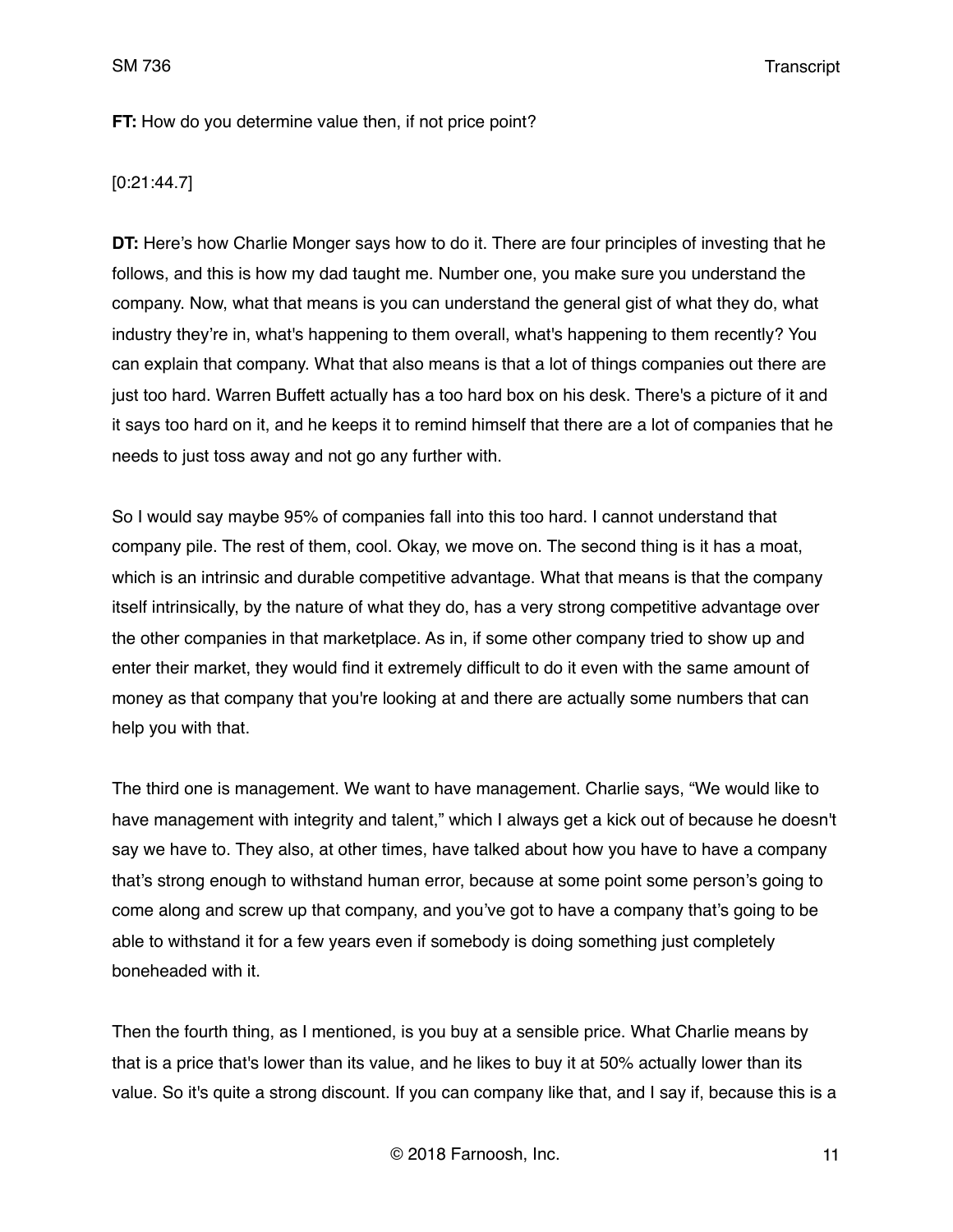very strong criteria, then you will have a company that within, who knows how many years, let's say 10 years, is going to go up back to its intrinsic value, and that's where you either decide to keep it or you sell it.

So very, very long term, probably 5 to 10 year horizon. My dad sometimes says 20 years, and focused on companies that have extremely strong cash flow and are going to do well in the future and continue to grow.

## [0:24:38.8]

**FT:** All right. This transitions us well into the next part of the question, which is that how do you recommend we monitor our investments? If there's one camp, which I'm sort of in this camp, where we talk about don't worry about picking stocks. Rather, pick of an index or a theme through an ETF, an exchange traded fund, to get into the market as opposed to cherry picking stocks. What you just described sounds like you're really going in and picking particular stocks. So what do you say to that? I mean, should we just do what you do, or should we find a way in the middle, or what?

#### [0:25:20.9]

**DT:** Okay. So number one, yes, it's totally cherry picking stocks. I completely admit it. The reason for that is that there's no reason to diversify if you're choosing great companies. It's all about the company itself, not the context that it's in compared to what else you've bought. To your question about worrying about market gyrations and timing, I really don't. I mean, you've got to make sure you buy the company when it's cheap, when it's on sale, which can be very much affected by the market. For example, right now, it's really hard to find companies at a good price. It's almost impossible.

So there're so many value investors who have been sitting around just waiting for this market to crash for about three years now and their returns are down because of that, because they're just waiting. They haven't really been doing much. So people are looking at that going, "Oh, look. Value investing doesn't actually work." Well, when you have market that's going skyrocketing to the moon beyond most previous times in history, yeah, you got to wait around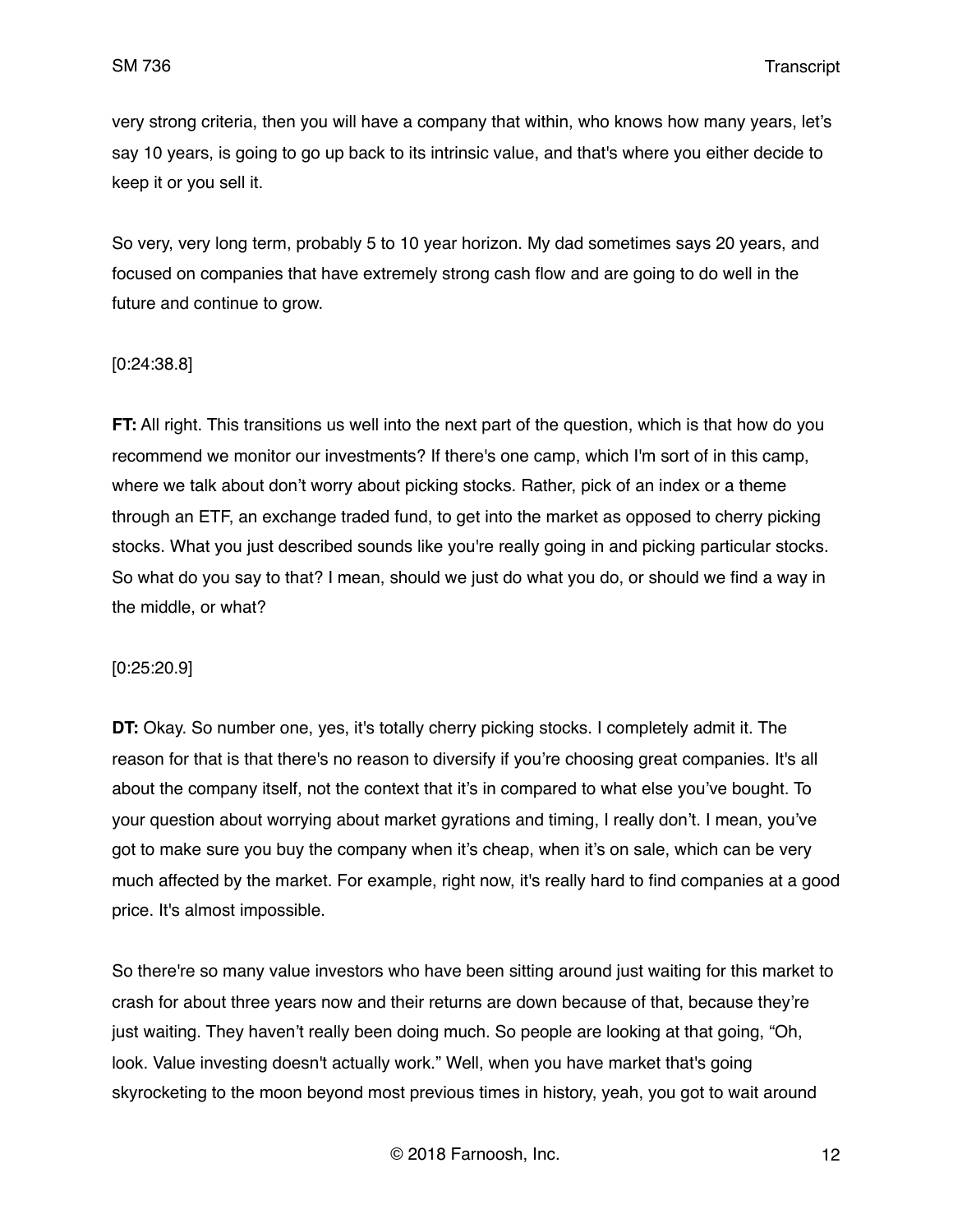for those prices to fall before you can buy. What Warren Buffett says is you want to make sure you have a washtub ready so that when it starts raining gold, you can run outside with your washtub.

So as far as indexes, what Buffett says is, as you know, he's a huge fan of buying market indexes, and the reason for that is that most people, he thinks, are not going to have the time or the inclination to actually research companies, to actually do the work and do all the stuff I just said, understand the company, understand the moat, understand the management and find it at a good price. Now, I think he's right about that. If you're not going to do that, an index is totally the way to go.

However, I would urge you to start thinking about putting a little bit of time into this investing practice, and I really do mean a little bit of time. I spend probably 10 minutes in the morning reading the business news. I spend a little bit more time on the weekend looking at particular companies. Sometimes I spent a lot more time, because it gets actually really interesting. I find a company I'm interested in and I'll start reading all the stuff about it for a few hours, and that's when I start going like, "Oh my God! Who am I? Who have I become? I'm doing this for fun."

[0:27:39.3]

**FT:** I've become my father.

[0:27:41.7]

**DT:** Oh my gosh! No kidding. We send each other emails now, "Did you see this company?" "Oh! What did you think?" Every now and then I'm just like, "What has happened to me? This is crazy."

[0:27:50.9]

**FT:** What are you investing in? Because we have to know now. Coming from you, what are you curious in?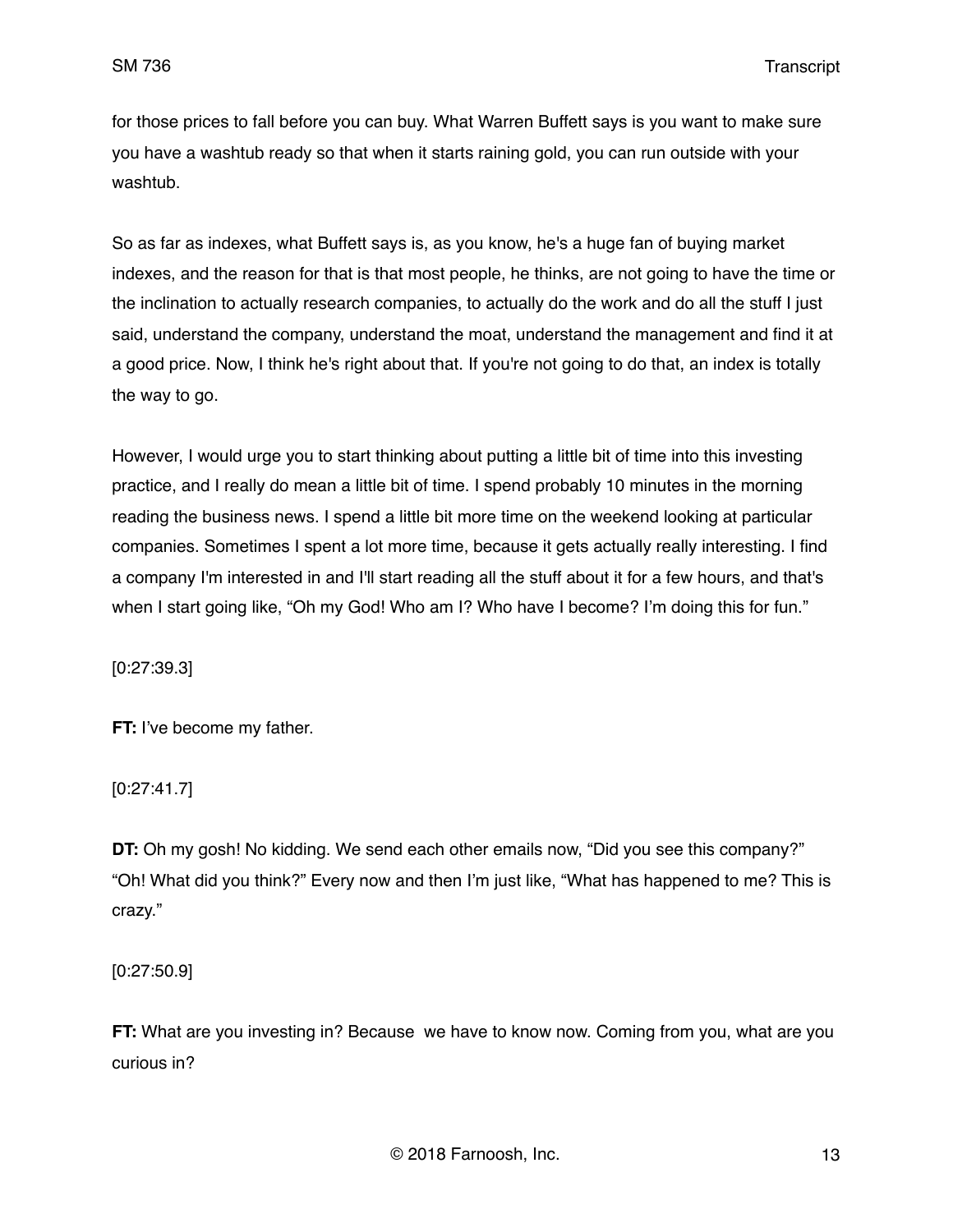[0:27:56.1]

**DT:** I'm going to preface my – I will answer, but I'm to preface my answer. What Warren Buffett says is that we should have a punch card of companies we buy in our entire lifetime. So a punch card like you get like at the gym or the yoga club, which has 20 punches in it. so you get 20 companies to buy in your entire life, which is nuts.

So, what he means by that – I have chosen to not take it seriously, and I think what he means by that is don't buy a lot of companies. Take it very seriously when you buy one. Think of it like a marriage. I've realized that if I buy a company and then I go on your podcast and I stamp my name on that company, that means a lot. It becomes this very big deal to buy a company as supposed to day traders or somebody who's in a more short-term view who's just like, "Oh, I have this thing. Maybe it's crap. I'm going to get out of it soon."

So to answer your question, right now I own one company, Chipotle.

[0:28:57.4]

**FT:** What? Even –

[0:28:58.6]

**DT:** Chipotle, I think is a fantastic company. It just got a new CEO from Taco Bell who revolutionized Taco Bell, and I just love their mission. So to Charlie's four principles, I have added my own, which is mission, which I've kind of mention, which is making sure that the company has a really strong consciousness in the world, and I love the way Chipotle focuses on antibiotic free meat. It treats their animals well. Its ingredients are organic, where they can get it. I think they've revolutionized the fast casual industry. They basically invented it. I love their food.

So I'm all on Chipotle, but it was super expensive for a really long time, and then when that E. coli thing happened, it was awesome, because the price dropped like crazy.

[0:29:44.0]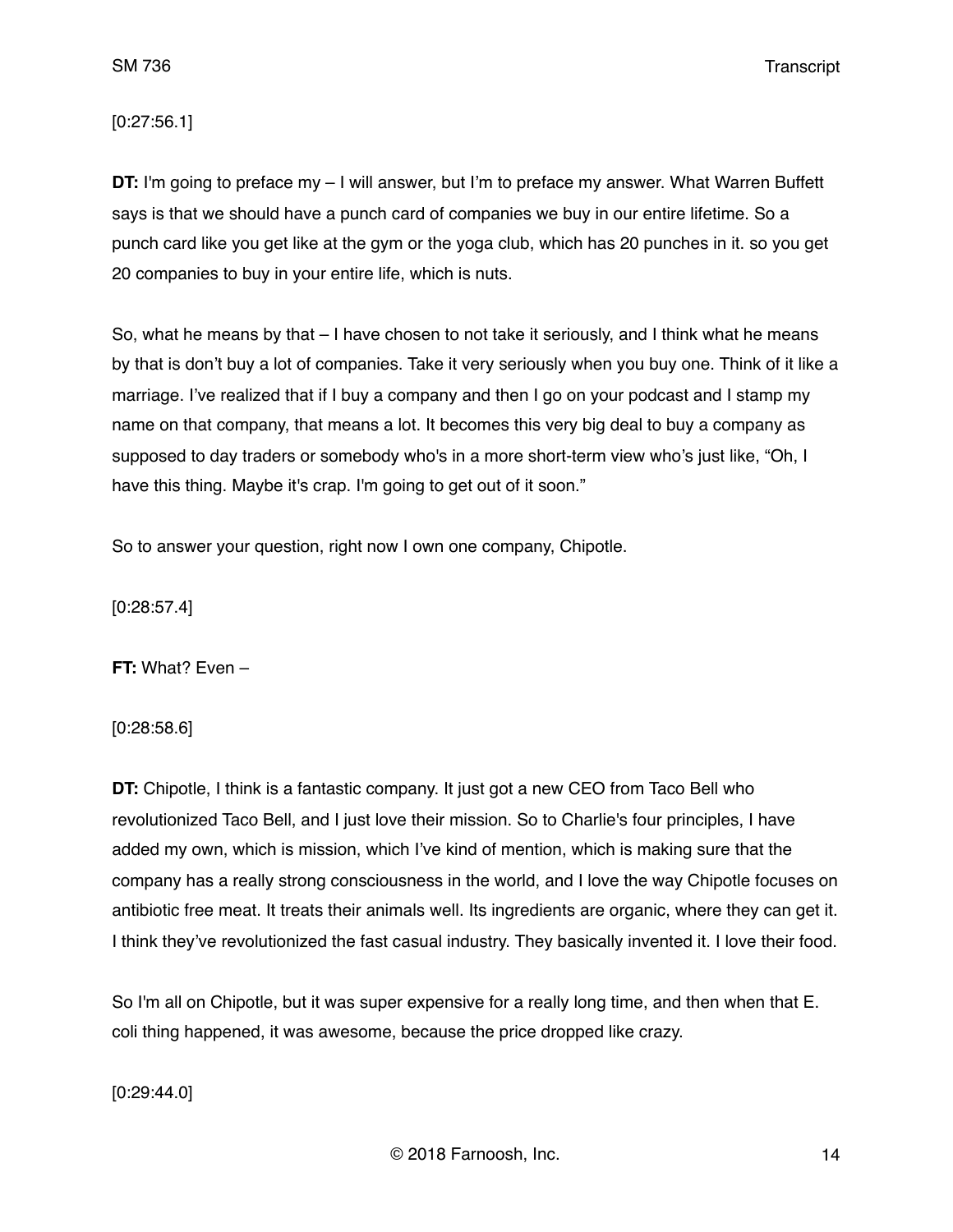## **FT:** Did you buy more?

# [0:29:45.7]

**DT:** No, I hadn't bought it before that. That was when I bought it. Everybody was acting like it was never going to come back from this thing. Of course, like so many fast food companies had gone through something like this and they've come back, and Chipotle is going to be most clean and have the best standards out of any of them, because that's so important to them.

Yes, so I bought it then. Frankly, if it had continued to go down, I would still be completely happy with my purchase. That's something I've learned from my dad. When you buy something, you actually hope that it will continue to go down in price, because then you can buy more of it at an even cheaper price, which is great for somebody who things in 10 years it's going to go up. But this one actually popped up quite quickly. So yeah, I'm up now. I actually should be honest. I actually don't look at my account, like ever, but I think it's gone up like, 30% or something like that.

[0:30:41.9]

**FT:** So within your portfolio, is it just Chipotle or do you also have like index funds and ETF's and other sorts of assets?

## [0:30:50.3]

**DT:** Nope, I don't have anything else. I have one other company which I own a very tiny amount of, which I'm not going to name, because it's something I'm a little unsure of, but every now and then I buy like a tiny bit just to see how I feel about it. This is my way of testing out to see if I really know a company well, to see if I really want to get into it, and that one I'm still a little unsure of. So I own a very tiny amount of that one.

But Chipotle is it. Chipotle is my guy right now, and I don't –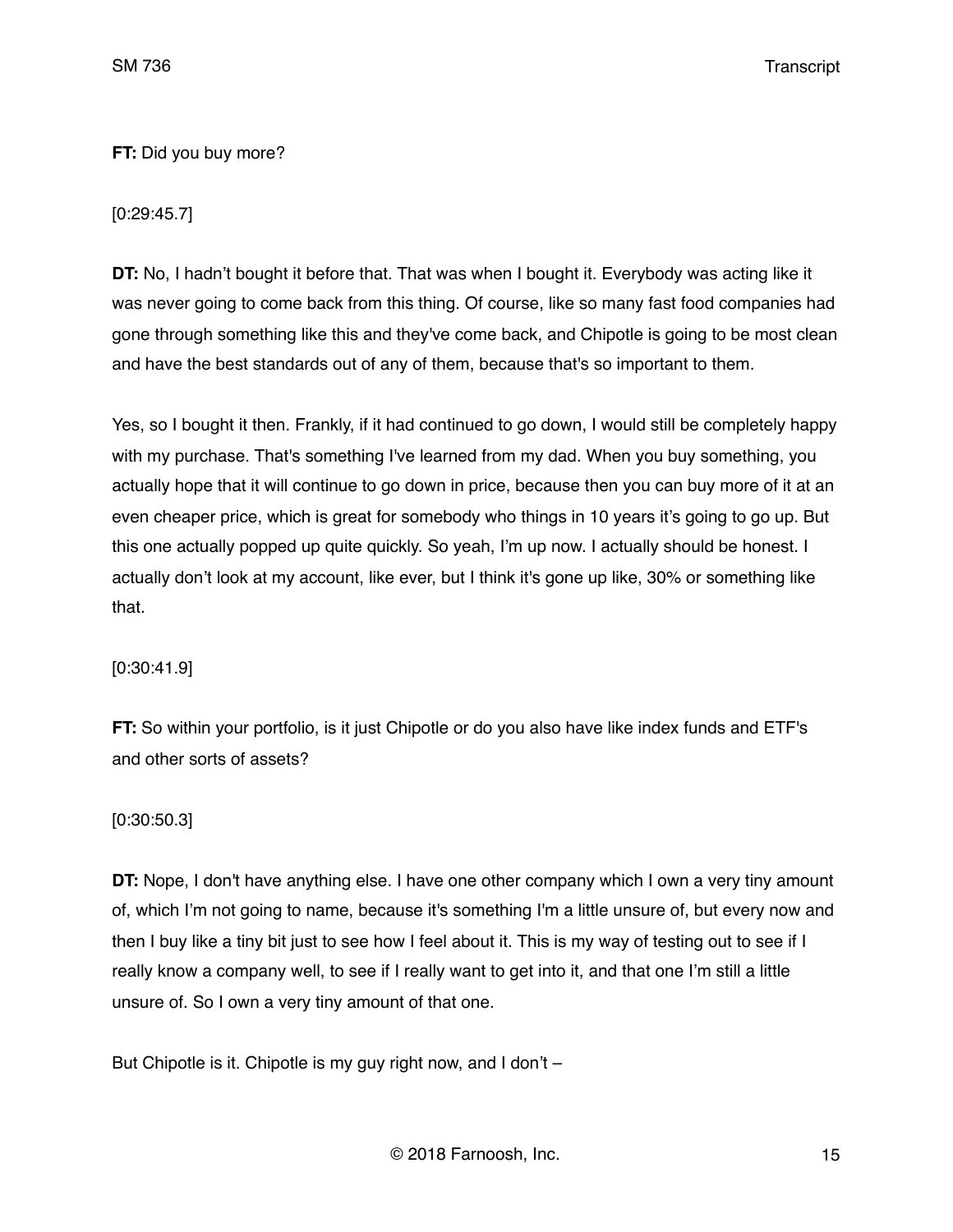[0:31:18.3]

**FT:** You're going to retire on Chipotle, do you think?

[0:31:21.4]

**DT:** Sorry?

[0:31:22.4]

**FT:** Are you going to retire on Chipotle?

[0:31:25.2]

**DT:** No, because, also, my dad taught me not to put my entire trading account into one company. So, yeah, I've got my washtub ready. I'm waiting for it to start raining gold.

[0:31:37.1]

**FT:** All right, and then you'll – So you're looking for like a portfolio of 20 punch card stocks over a course of a lifetime.

[0:31:45.9]

**DT:** Correct. That the idea. Yeah. , if the market drops like crazy in the next year, which it totally could, then I would be happy to buy some other companies and I'm not sure exactly how many of that would be at a given moment, but small. It will always stay very small.

[0:32:06.7]

**FT:** All right, Danielle, this has been super valuable, because you've been telling us very specific things. I love the conversation we had about your childhood and connecting the dots, that was really, in a word, beautiful.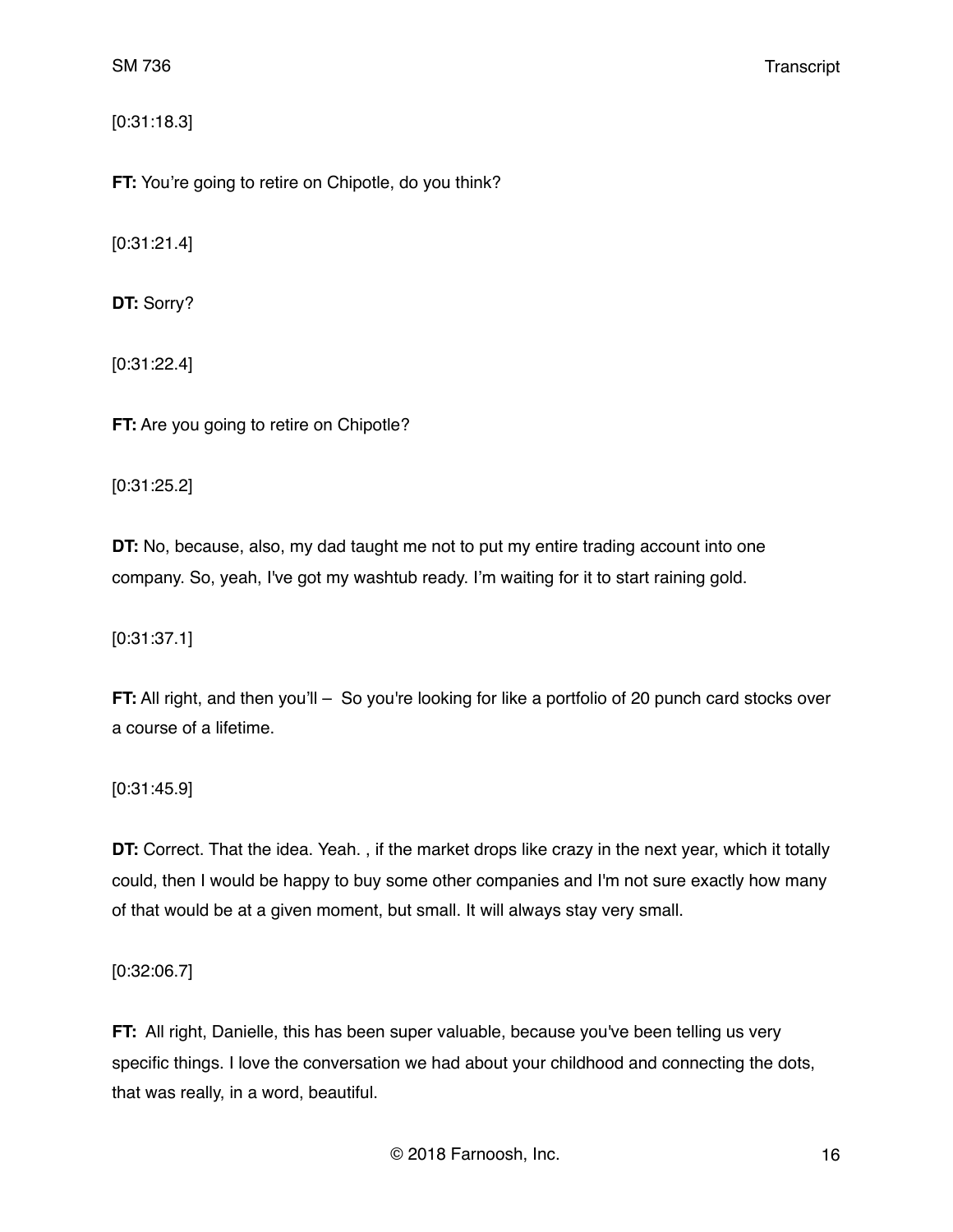[0:32:22.9]

**DT:** I do too, and I loved your insight about how money is seen as power, particularly with women and in relationships. I think that's such an important comment, an important thing to say to women who are debating whether or not they want to put time into investing work.

[0:32:38.4]

**FT:** All right. Let's do some So Money fill in the blanks, shall we? Just finish these sentences. Have fun.

[0:32:45.7]

**DT:** Okay. I'm ready.

[0:32:47.4]

**FT:** If I won the lottery tomorrow, let's say, a hundred million bucks, the first thing I would do is \_\_.

[0:32:53.9]

**DT:** Oh my gosh! I would go spend it at like Saks Fifth Avenue. I would buy a whole new wardrobe immediately.

[0:33:01.6]

**FT:** Oh my gosh! That's a great answer. We don't get anyone saying that, because I think they want to sound like they're going to be really responsible and responsible and invest the money or buy priority.

[0:33:10.3]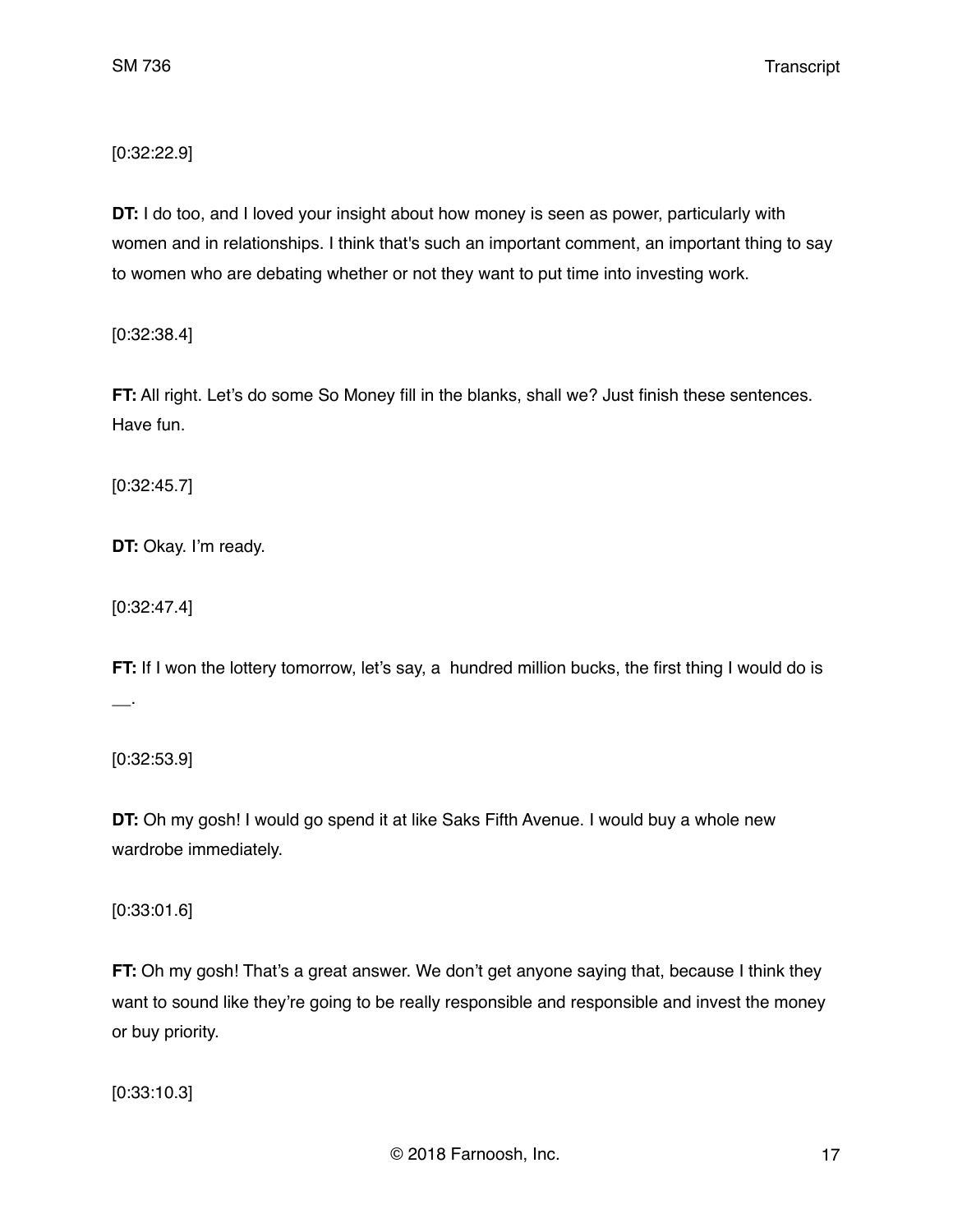**DT:** Oh, I would do that, but that would happen once I was well-dressed.

[0:33:17.0]

**FT:** I love that. Yeah, treat yourself first. Feel good.

[0:33:23.2]

**DT:** Yes, treat yourself. That's right.

[0:33:24.1]

**FT:** The better you feel about yourself, the more you're going to giveaway.

[0:33:27.8]

**DT:** No. I thought you were going to ask me what I would do with it in general, and I was thinking, "Gosh! I would just do exactly what I'm doing right now," but then you said first, and I thought, "Oh!"

[0:33:36.7]

**FT:** Yeah, the first thing is you would go and get some nice clothes and you'd probably buy more Chipotle, I suspect.

[0:33:42.4]

**DT:** That would be the second thing.

[0:33:44.4]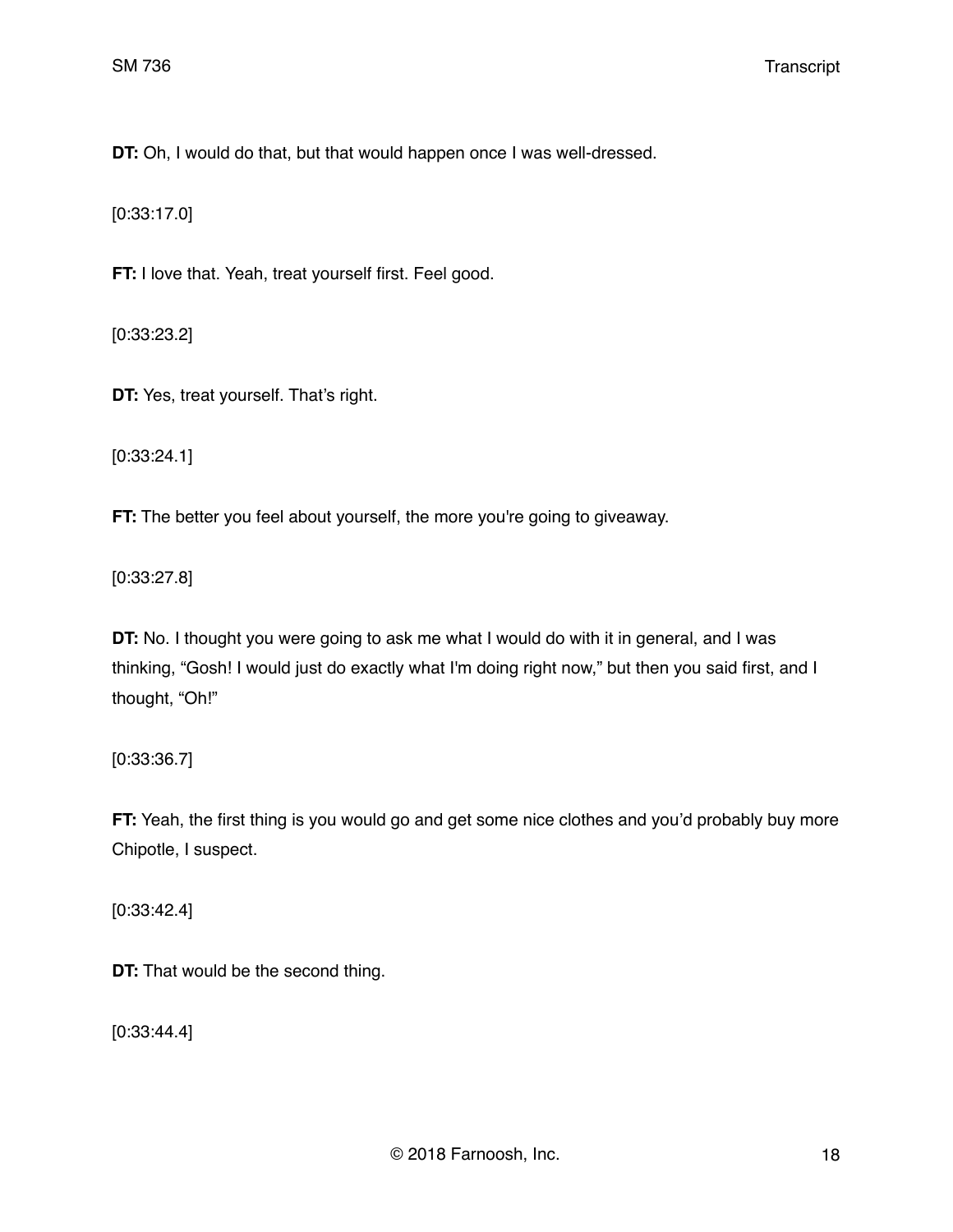**FT:** How about this? The one thing I spend my money on that makes my life easier or better, or both, is  $\_\_$ .

[0:33:53.5]

**DT:** I spend my money on technology stuff. That makes my life a lot easier.

[0:34:00.4]

**FT:** Like?

[0:34:01.7]

**DT:** Oh, boring stuff, like a new computer, and a new phone, and fast internet and that stuff, unexciting.

[0:34:11.6]

**FT:** I've been thinking about upgrading my MacBook Air, but my husband is telling me not to because the new version has a bunch of issues with the keyboard or something he said. I don't know.

[0:34:19.8]

**DT:** Oh my gosh! I'm telling you, I'm so down on Apple and I know that I'm like the one voice in this storm of people who adore everything they do and their stock price is going up like crazy, and I own Apple products and I use them, but their stuff is just not getting better.

[0:34:37.5]

**FT:** No. It's definitely hitting a saturation point. Do you watch Silicon Valley on – I believe it's HBO.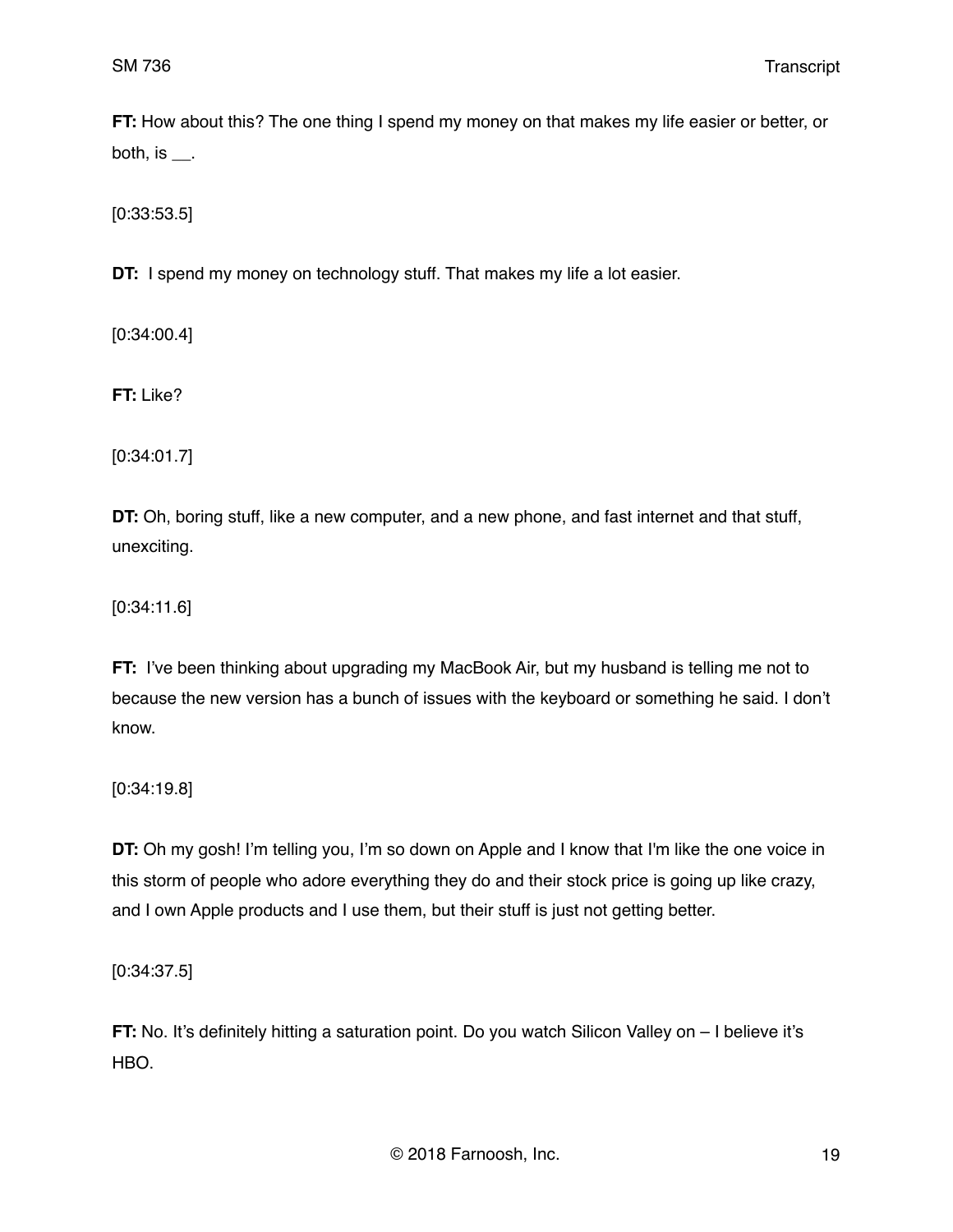[0:34:43.4]

**DT:** No. I was a startup lawyer and I have to say that show just hit so close to home with how stressed I was at work that I had to stop watching it.

[0:34:55.4]

**FT:** Well, they have this company called Hoolie, which is I think kind of the equivalent of maybe an Apple in our time, and one of the things they said on the show recently was – So they're coming out with this new product and the founder, CEO is like – He's like, "We don't care about long-term sustainability of this product. We want to sell as many of these in a month, because we just know like there is no shelf life to this product," right? I feel like that's kind of how a lot of products come to market. It's like how many – We want to sell as many as we can, as fast as we can and then we're done. We're going to leave. We're not going to really like – We're not worried about making this a lifetime product, because the goal is to always reintroduce the new version, the update, whatever.

[0:35:39.6]

**DT:** Right. We'll get version 3.0 out there and that'll make the other one obsolete. So this doesn't actually matter.

[0:35:44.9]

**FT:** So, inherently, you're not getting a quality product, because it's not meant to last.

[0:35:48.9]

**DT:** Yup, exactly.

[0:35:51.0]

**FT:** CTV does teach you a couple of things when you watch it.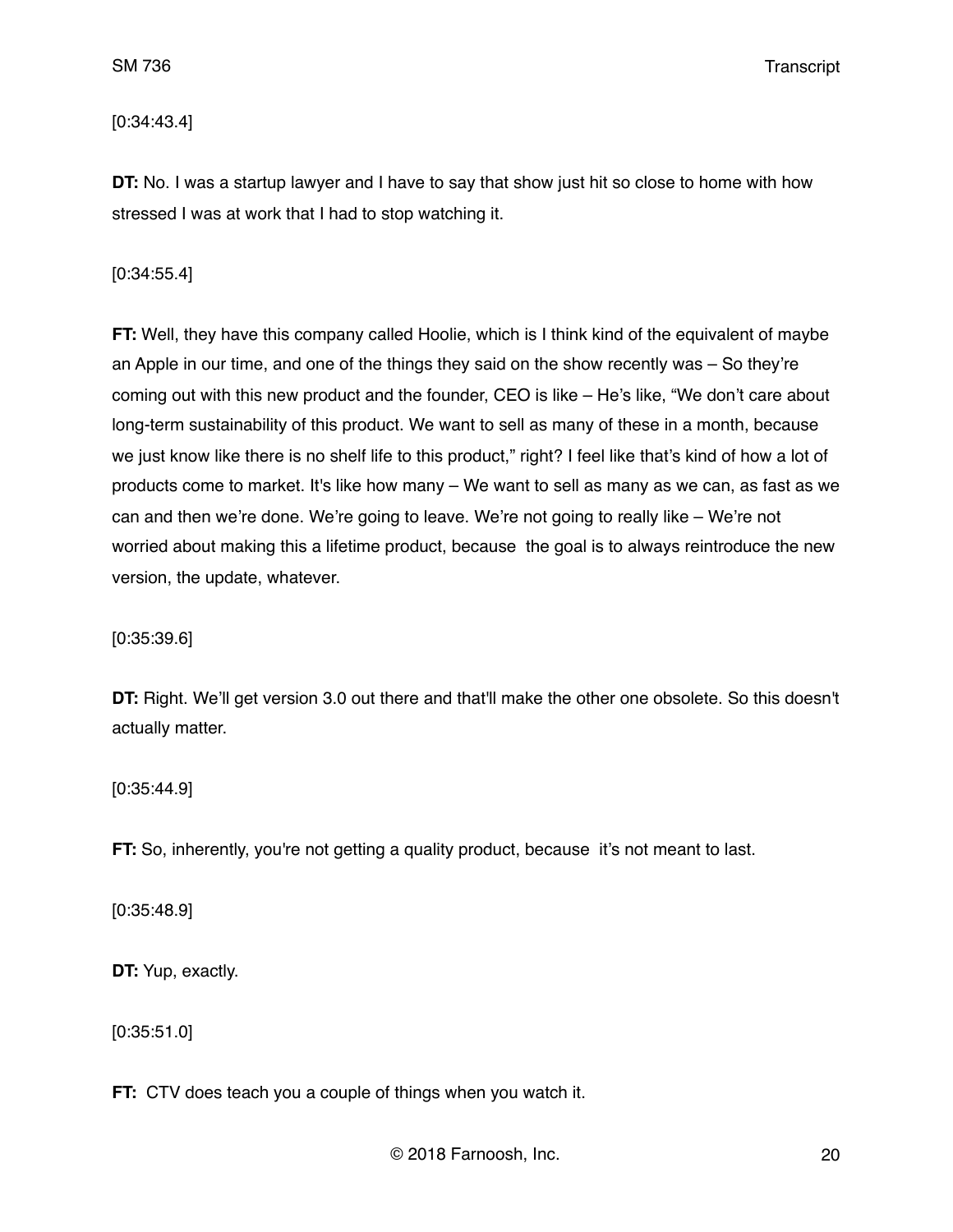## [0:35:55.9]

**DT:** My dad's constantly telling me I need to watch billions, but I haven't started yet.

[0:36:00.1]

**FT:** Oh, yeah. I kind of give up on this latest season. I just got – I feel like there're so many layers to it and I have trouble keeping up with all the characters, and maybe it's because I'm on my phone at the same time and I'm trying to watch you at the same time.

[0:36:13.9]

**DT:** Yeah. I know. It's like about investing or something is what people keep telling me. The problem is I live in Switzerland, so I have to figure out how to get show time over here. I'm sure I could just pay for it somehow.

[0:36:25.6]

**FT:** Yeah, or you could maybe borrow it from a friend.

[0:36:29.3]

**DT:** Or I could borrow it from a friend.

[0:36:32.2]

**FT:** Don't tell anyone I told you that.

[0:36:33.9]

**DT:** Got it.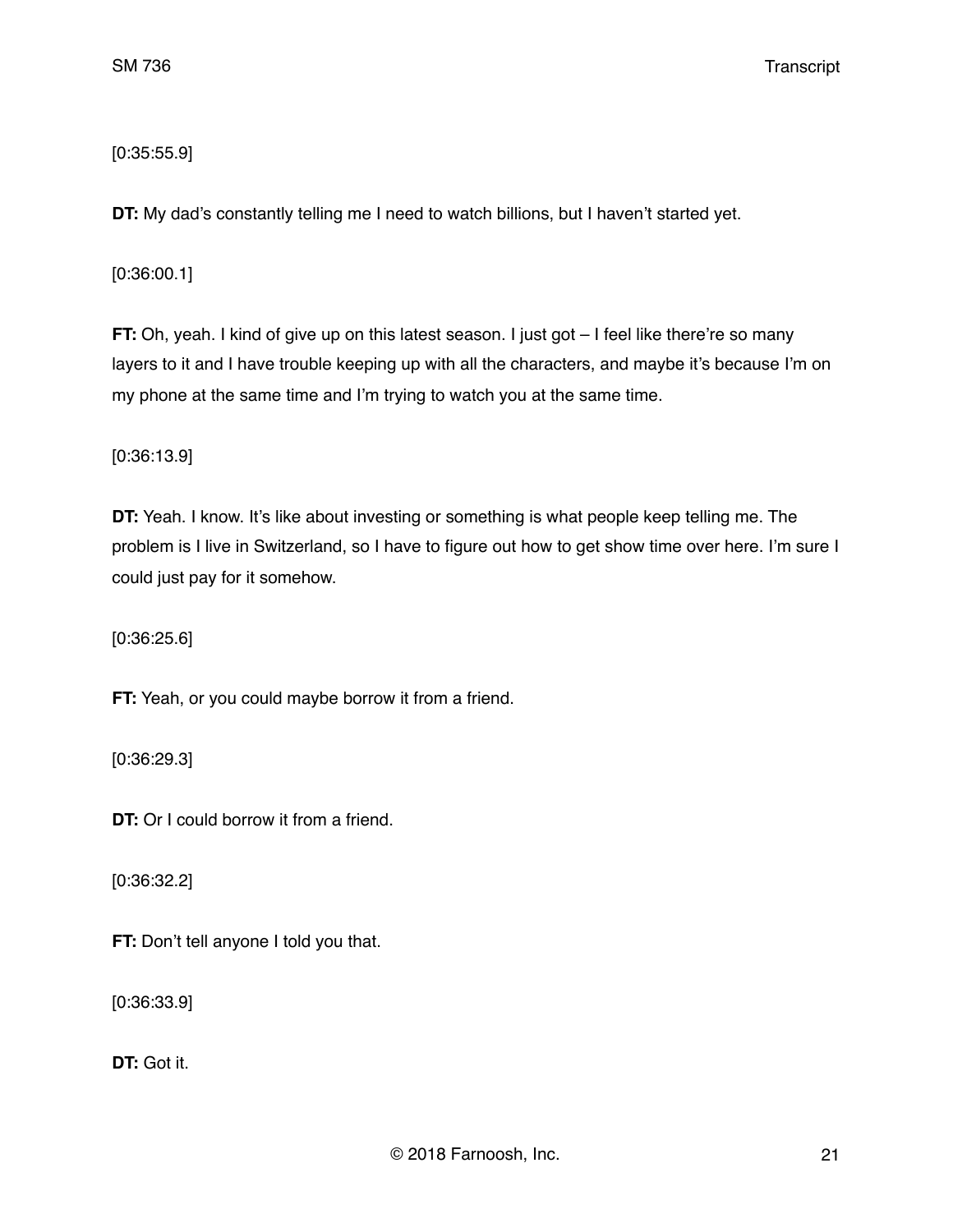[0:36:35.4]

**FT:** All right. The one thing that I splurge on – So we talked about what makes your life easier and better, and that's technology. But what's like your big splurge that maybe you do once a year or you did once in your lifetime?

[0:36:49.8]

**DT:** Oh, a really big splurge. Once in a lifetime.

[0:36:53.5]

**FT:** Something that you've already done or that you have a guilty pleasure of spending your money on this.

[0:37:00.3]

**DT:** I tend to buy really expensive food and drinks every now and then. I love fancy dinners, artisanal, amazing food products that come from some particular farm, like in Italy and the cows or the – Whatever, were like massaged by the farmer. Then you have to have like the perfect wine that goes with it. I go a little crazy on that sometimes.

[0:37:30.1]

**FT:** Are you in the Bay Area, or where do you reside?

[0:37:33.0]

**DT:** No, I live in Switzerland, in Zurich, Switzerland.

[0:37:35.6]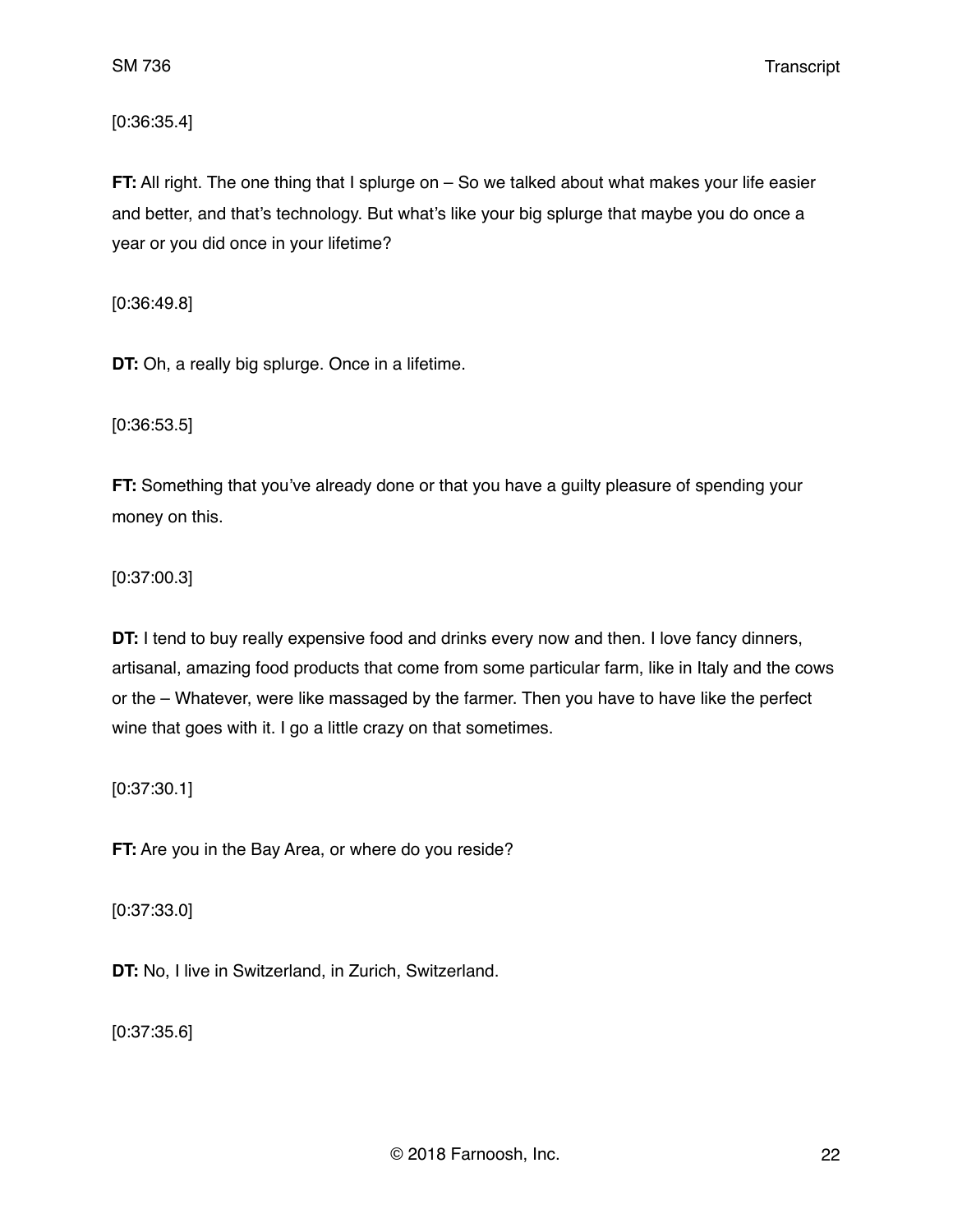**FT:** What? Okay, that's so fascinating. Switzerland is one of the most expensive parts of the globe.

[0:37:42.4]

**DT:** Yes, it is, especially in food actually, because Switzerland is not part of the EU. So they have their own little oasis here and they tend to put pretty heavy taxes on the food they import. So, yeah, it's great because we're close to all sorts of amazing food products and wine and everything around Europe, but it's definitely expensive.

[0:38:10.7]

**FT:** So what brought you to Zurich?

[0:38:13.7]

**DT:** Farnoosh –

[0:38:15.8]

**FT:** Another podcast?

[0:38:17.2]

**DT:** Another podcast. A book, actually. It's part of my book. As I was learning this whole investing thing, really, this all happened at once so coincidentally, or maybe not so coincidentally. I don't know. I was trying to find financial freedom and I ended up finding this whole crazy new life.

I lived in Boulder, Colorado. I was a startup lawyer. I loved my work, but I was so burnt out, as I mentioned, and I took a vacation and I went through Europe on my own mostly. I came to Zurich to see a friend of mine who lives in Zurich, and on the very last night that I was visiting Zurich, she said, "I'm going to introduce you to my friend." She brought the friend over and he and I sat next to each other on the couch and hit it off. We just had this total evening of like basically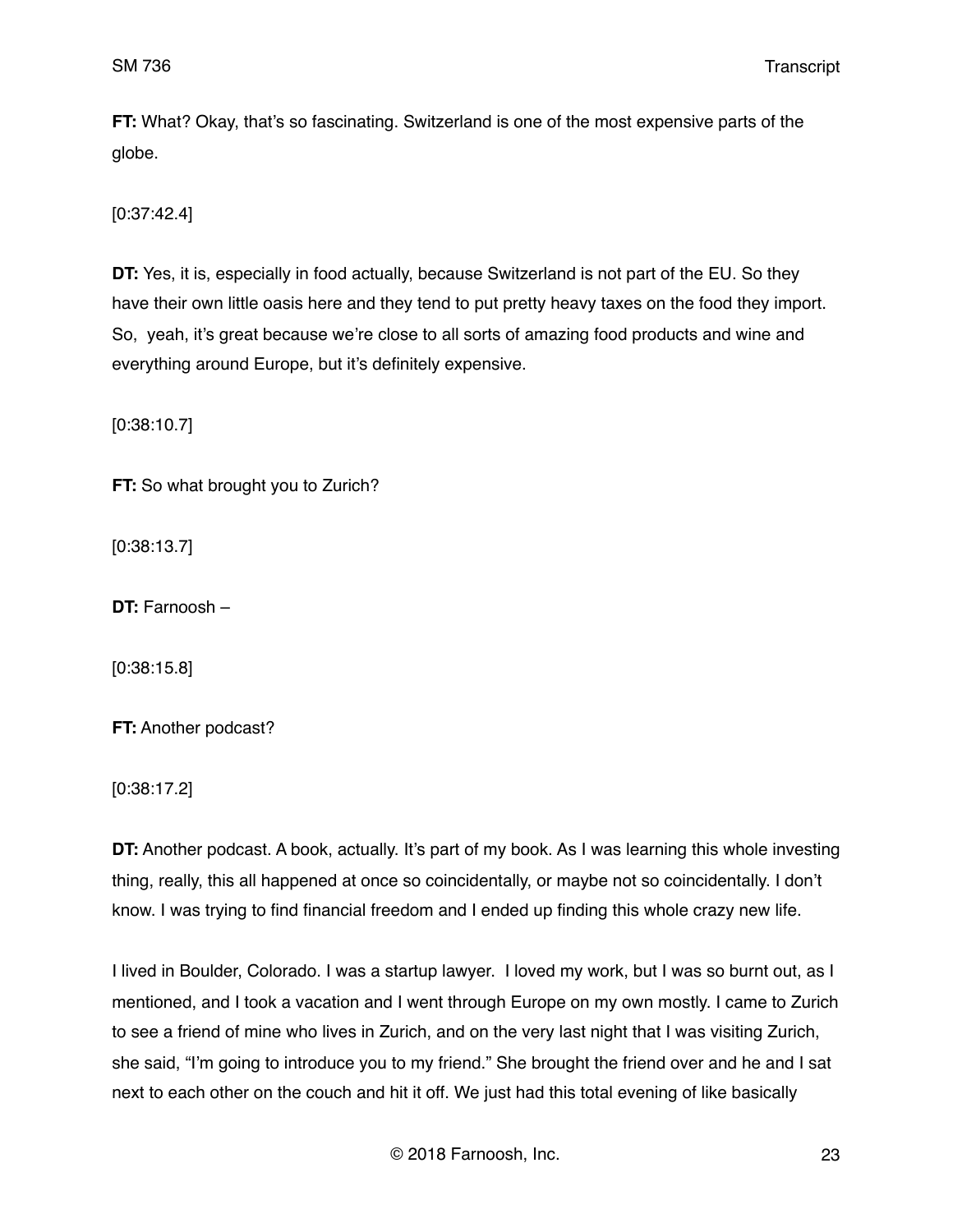becoming best friends and he said, "You should stay." I said, "No. I have to go to Paris tomorrow. Oh, I have to leave." He was like, "Okay, fine. I'll text you." So he spent the next week texting me, and I was going to England right after that. He ended up. He said, "I have to go to London for work. Can I come up and hang with you up in Oxford?" That's where I was for an entrepreneurial conference. I said, "Okay, fine."

He bought a plane ticket, he flew to London. It turns out he had never had to work there. He rented a car. He drove up to Oxford. He got a hotel room and he showed up at the pub I was at one night, and I was very impressed.

[0:39:54.9]

**FT:** That's impressive. That's love.

[0:39:57.8]

**DT:** It was kind of getting there to love, yeah. I went home and he came out to Boulder and stayed for three weeks and then went back, came back for another couple of weeks. I went to Zurich. We did this whole crazy thing, and ended up getting married, and I moved to Zurich.

[0:40:17.1]

**FT:** Wow! Danielle, you're amazing. Thank you for giving us so many insights and stories, and I really enjoyed chatting with you and connecting with you. I did share a panel with your dad many years ago on an MSNBC show called Your Business. JJ Ramberg has been on this podcast and I'm –

[0:40:36.5]

**DT:** Yes, that's a great show.

[0:40:37.6]